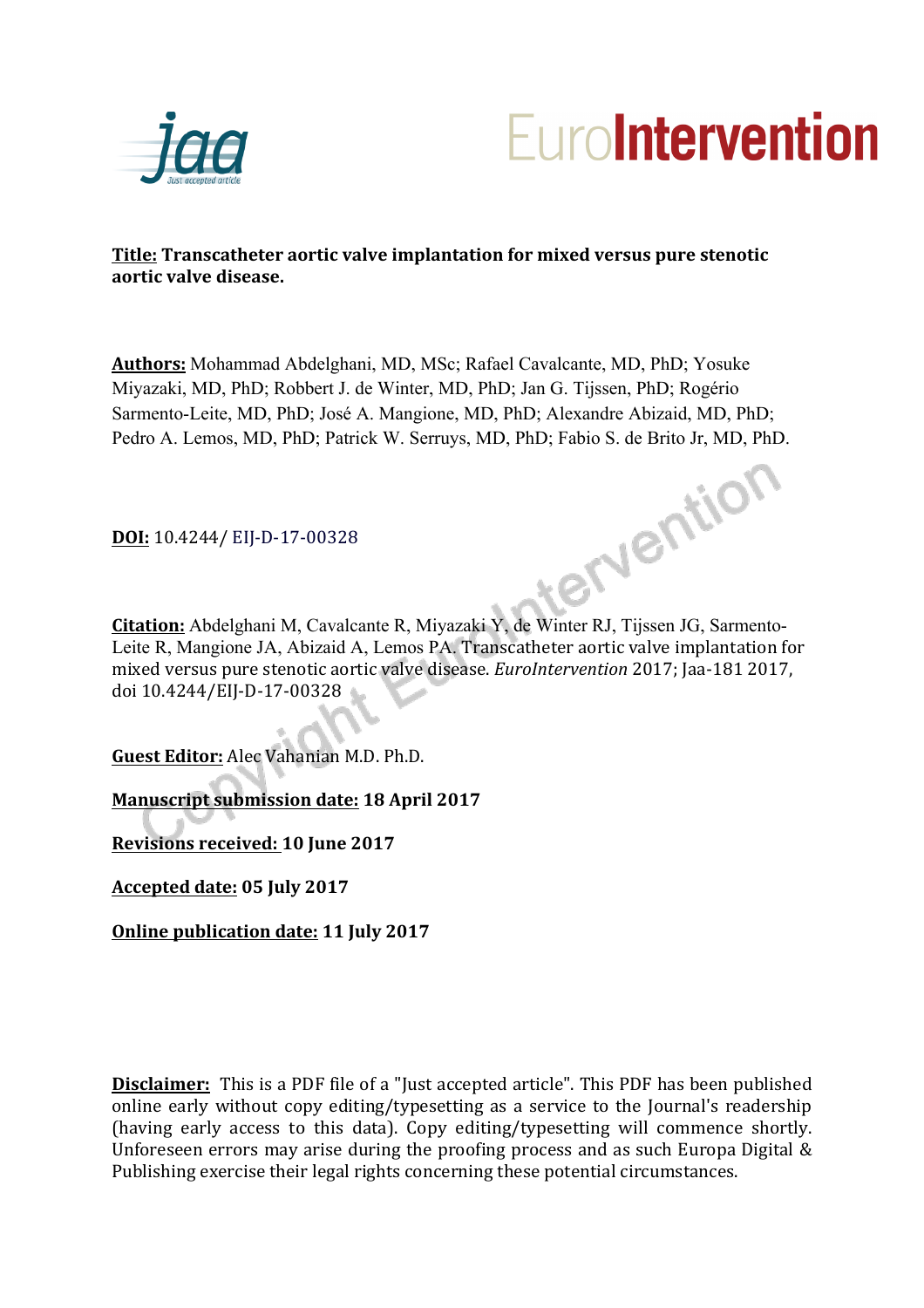# **Transcatheter aortic valve implantation for mixed versus pure stenotic aortic valve disease**

Running title: *TAVI for mixed aortic valve disease*

Mohammad Abdelghani<sup>1</sup>, MD, MSc, Rafael Cavalcante<sup>2</sup>, MD, PhD, Yosuke Miyazaki<sup>2</sup>, MD, PhD, Robbert J. de Winter<sup>1</sup>, MD, PhD, Jan G. Tijssen<sup>1</sup>, PhD, Rogério Sarmento-Leite<sup>3</sup>, MD, PhD, José A. Mangione<sup>4</sup>, MD, PhD, Alexandre Abizaid<sup>5,6</sup>, MD, PhD, Pedro A. Lemos<sup>7</sup>, MD, PhD, Patrick W. Serruys<sup>8</sup>, MD, PhD, Fabio S. de Brito Jr<sup>6</sup>, MD, PhD.

<sup>1</sup>Cardiology department, Academic Medical center, Amsterdam, The Netherlands;

<sup>2</sup>Thoraxcenter, Erasmus Medical Center, Rotterdam, The Netherlands;

<sup>3</sup>Instituto de Cardiologia do Rio Grande do Sul/Fundação Universitária de Cardiologia and Universidade Federal de Ciências da Saúde de Porto Alegre, Porto Alegre-RS, Brazil;

4 Hospital Beneficência Portuguesa de São Paulo, São Paulo, Brazil;

5 Instituto Dante Pazzanese de Cardiologia, São Paulo, Brazil;

6 Hospital Israelita Albert Einstein, São Paulo, Brazil;

<sup>7</sup>The Heart Institute (InCor), University of São Paulo Medical School, São Paulo, Brazil;

<sup>8</sup>International Centre for Circulatory Health, NHLI, Imperial College London, London, United Kingdom.

# **Address for correspondence:**

Patrick W. Serruys MD, PhD, FESC, FACC

Professor of Cardiology in the Cardiovascular Science Division of the NHLI within Imperial College of Science, Technology and Medicine, London, United Kingdom; Emeritus Professor of Medicine Erasmus Medical Center, Rotterdam, the Netherlands; Tel: +31-(0)10-206 2828 Fax: +31-(0)10-206 2844. Email: patrick.w.j.c.serruys@pwserruys.com

**Competing interests:** Rogério Sarmento-Leite, José A. Mangione, and Fabio S. de Brito Jr are proctors for Medtronic and Edwards Lifesciences. Pedro A. Lemos is a proctor for Edwards Lifesciences and Boston Scientific. All other authors have no relevant conflicts of interest to declare.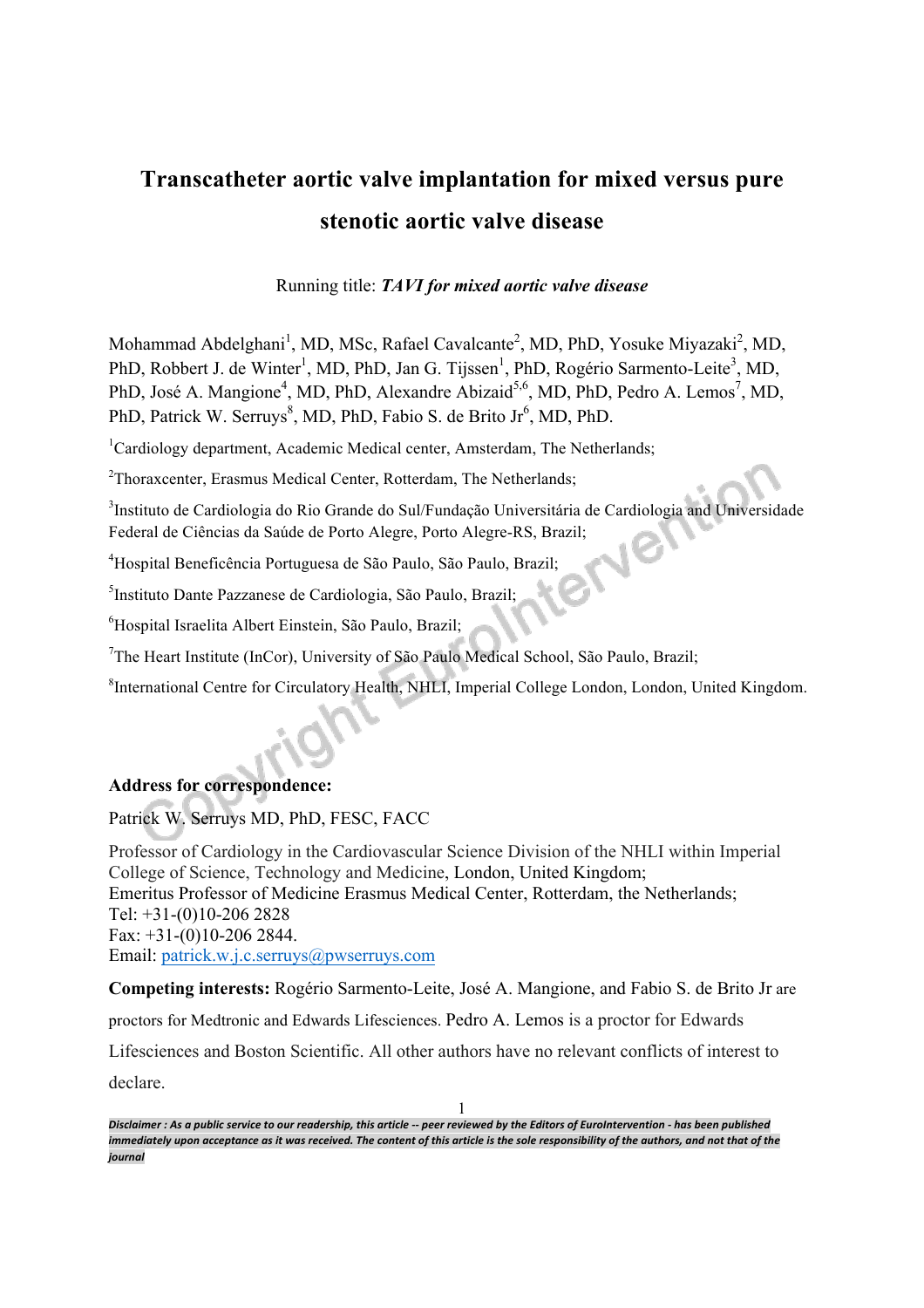Copyright EuroIntervention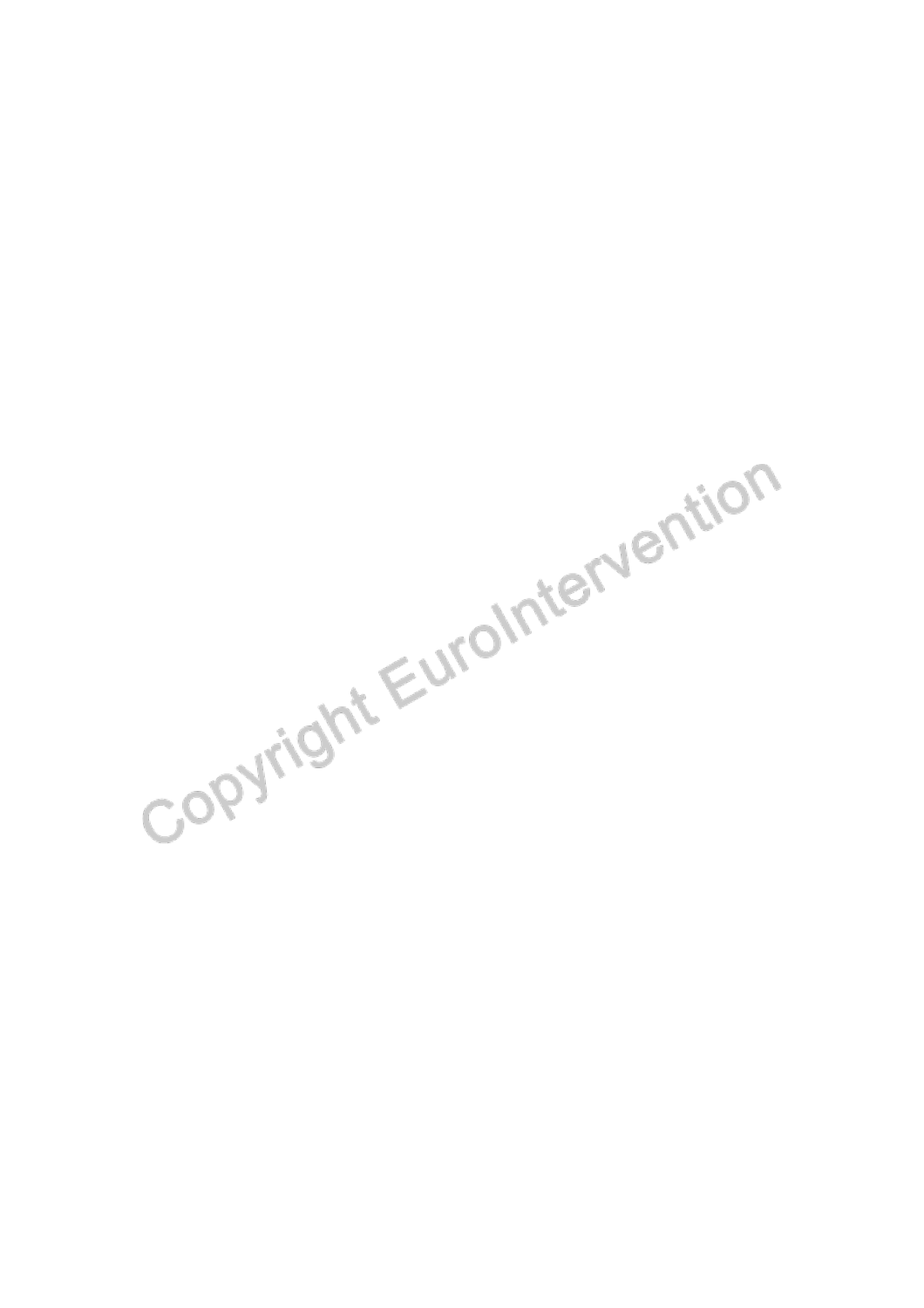# **ABSTRACT:**

**Aims:** In addition to patients with pure/predominant aortic stenosis (PAS), real-world transcatheter aortic valve implantation (TAVI) referrals include patients with mixed aortic valve disease (MAVD; severe stenosis + moderate-severe regurgitation). We sought to compare TAVI outcomes in patients with MAVD vs. PAS.

# **Methods and results:**

Out of 793 consecutive patients undergoing TAVI, 106 (13.4%) had MAVD. Patients with MAVD were younger and had a higher operative risk, a severer adverse cardiac remodeling, and a worse functional status than patients with PAS. Moderate-severe prosthetic valve regurgitation (PVR) was significantly more frequent in patients with MAVD than in patients with PAS, (15.7% vs. 3.6%, p=0.003), even after propensity-score and multivariable adjustments. Moderate-severe PVR was associated with increased one-year mortality in patients with PAS (log-rank p=0.002), but not in patients with MAVD (log-rank p=0.27). Eventually, all-cause and cardiac mortality as well as the functional capacity were similar in the two study groups up to one-year.

**Conclusions:** A significant proportion of patients referred for TAVI in a real-world registry has MAVD. Moderate-severe AR at baseline can influence the rate and modify the clinical sequelae of post-TAVI PVR. Eventually, clinical outcomes in patients with MAVD are comparable to patients with PAS in the acute and mid-term phases, in spite of a baseline higher risk. MAVD should not be considered a contra-indication for TAVI.

**Keywords:** Aortic regurgitation; Aortic stenosis; Paravalvular leak; TAVI

Disclaimer : As a public service to our readership, this article -- peer reviewed by the Editors of EuroIntervention - has been published *immediately* upon acceptance as it was received. The content of this article is the sole responsibility of the authors, and not that of the *journal*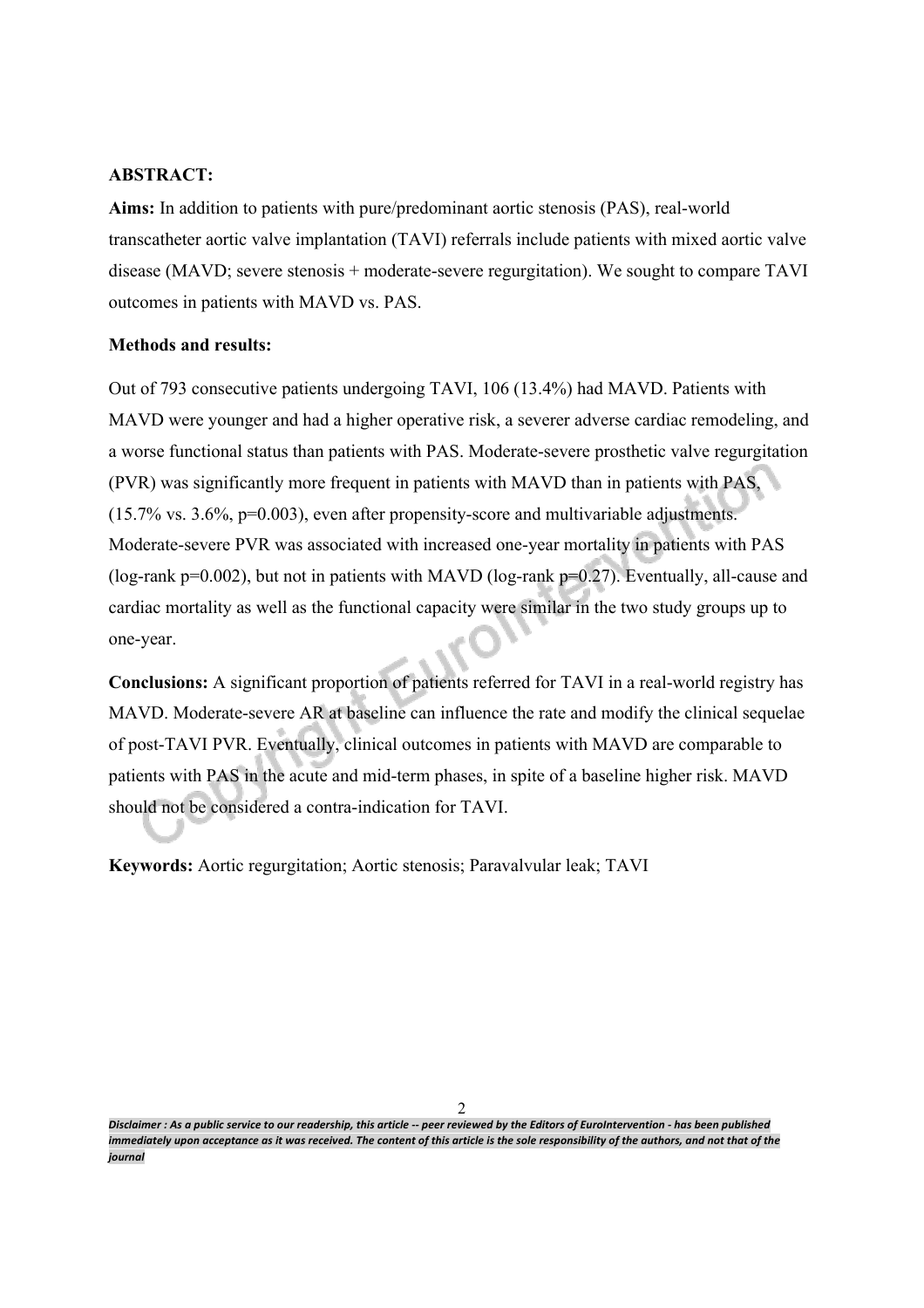#### **CONDENSED ABSTRACT:**

We compared TAVI outcomes in patients with mixed aortic stenosis and regurgitation (MAVD) vs. patients with pure/predominant aortic stenosis. Patients with MAVD (13.4%) were younger and more morbid at baseline. Device failure was significantly more frequent in patients with MAVD mainly due to more moderate-severe prosthetic valve regurgitation which did not increase the mortality in this group of patients. All-cause and cardiac mortality and symptomatic status were similar in the two study groups up to one-year.<br>COPYFIGht EuroIntervention

*Disclaimer* : As a public service to our readership, this article -- peer reviewed by the Editors of EuroIntervention - has been published *immediately upon acceptance as it was received. The content of this article is the sole responsibility of the authors, and not that of the journal*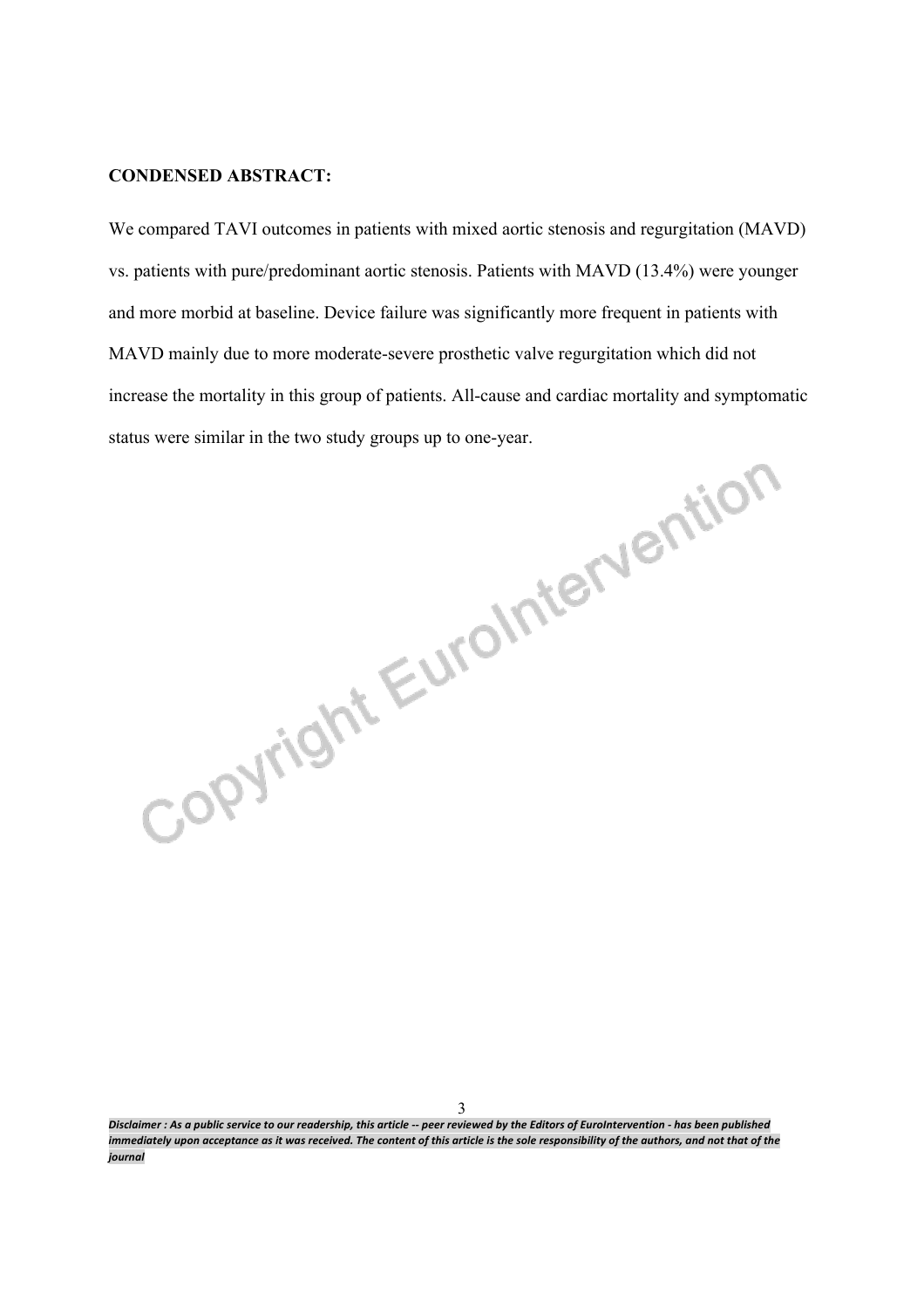## **ABBREVIATIONS:**

AR=artic regurgitation

AS=aortic stenosis

CABG=coronary artery bypass grafting

EuroSCORE=European System for Cardiac Operative Risk Evaluation

LVEF=left ventricular ejection fraction

MAVD=mixed aortic valve disease

NYHA=New York Heart Association

PG=pressure gradient

PVR=prosthetic valve regurgitation

SAVR=surgical aortic valve replacement

Prosthetic valve regurgitation<br>SAVR=surgical aortic valve replacement<br>STS-PROM=Society of Thoracic Surgeons predicted risk of mortality

TAVI=transcatheter aortic valve implantation

VARC=Valve Academic Research Consortium

Disclaimer : As a public service to our readership, this article -- peer reviewed by the Editors of EuroIntervention - has been published *immediately upon acceptance as it was received. The content of this article is the sole responsibility of the authors, and not that of the journal*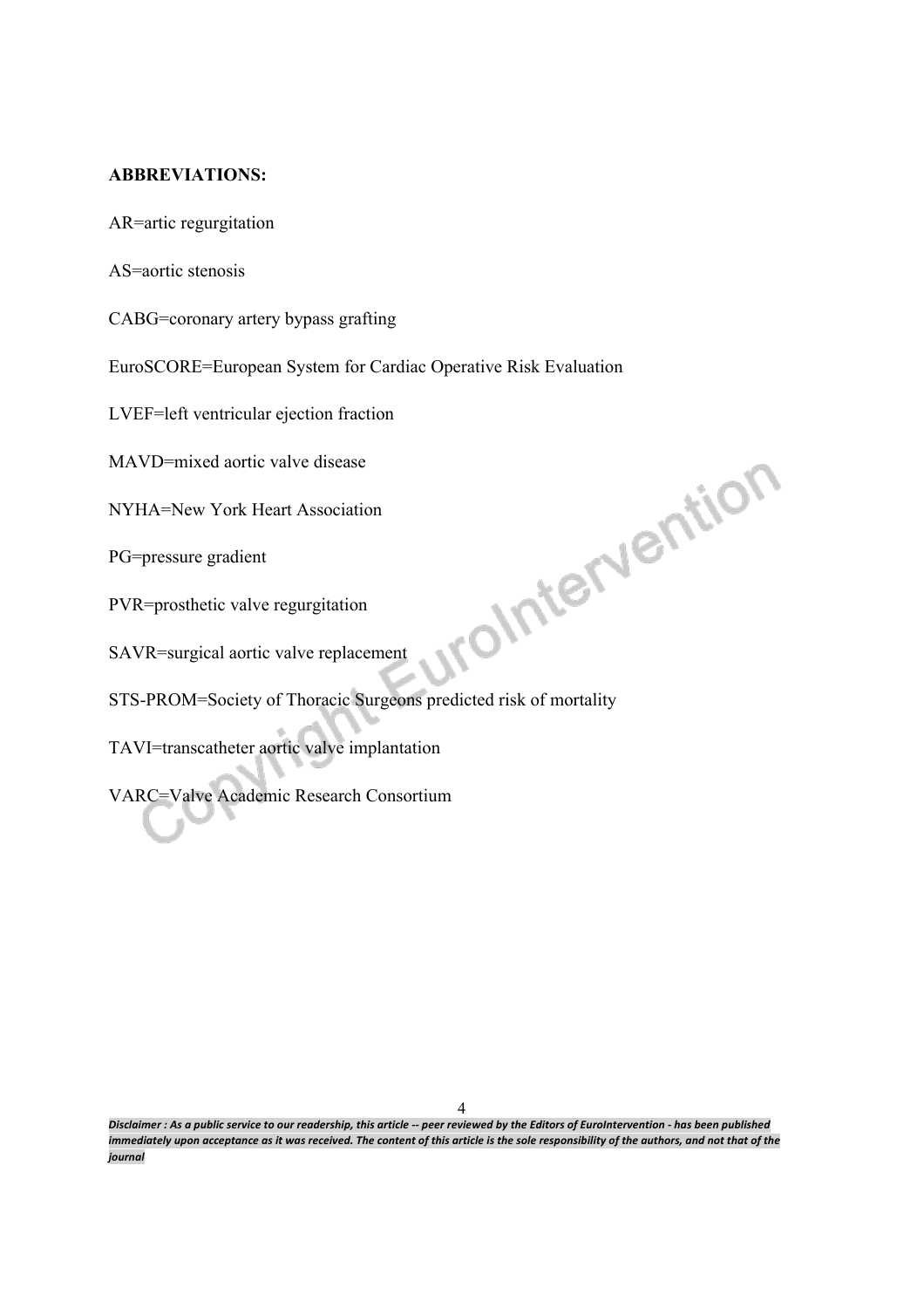#### **INTRODUCTION:**

In patients with severe symptomatic aortic stenosis (AS), transcatheter aortic valve implantation  $(TAVI)$  can improve quality of life and significantly reduce mortality<sup>1-3</sup>. However, the role of TAVI in the management of patients with native aortic valve regurgitation (AR) is less established<sup>4</sup>. Although mixed aortic valve disease (MAVD) is frequently encountered in clinical practice<sup>5</sup>, data on its prevalence and natural history are scarce<sup>6</sup>. MAVD (moderately-severe AR co-existing with severe AS) was considered as an exclusion criterion in the landmark PARTNER trial<sup>1-3</sup> as well as in the SURTAVI trial<sup>7</sup>. Likewise, TAVI is not recommended in patients with AS who also have severe AR in some of the practice guidelines<sup>8</sup>.

However, post-approval real-world TAVI practice has expanded to groups of patients who were excluded from the pivotal clinical trials, including patients with  $MAVD<sup>9</sup>$ . As TAVI is suggested to be increasingly performed in younger patients as well as in patients with bicuspid aortic valve disease, more MAVD will be encountered among TAVI referrals.

The aim of this study was to 1) define the frequency and characteristics of patients with MAVD referred for TAVI in a real-world multicenter registry, and to 2) compare the outcomes of TAVI in patients with MAVD vs. pure/predominant AS, using a propensity score adjusted analysis.

Disclaimer : As a public service to our readership, this article -- peer reviewed by the Editors of EuroIntervention - has been published *immediately upon acceptance as it was received. The content of this article is the sole responsibility of the authors, and not that of the journal*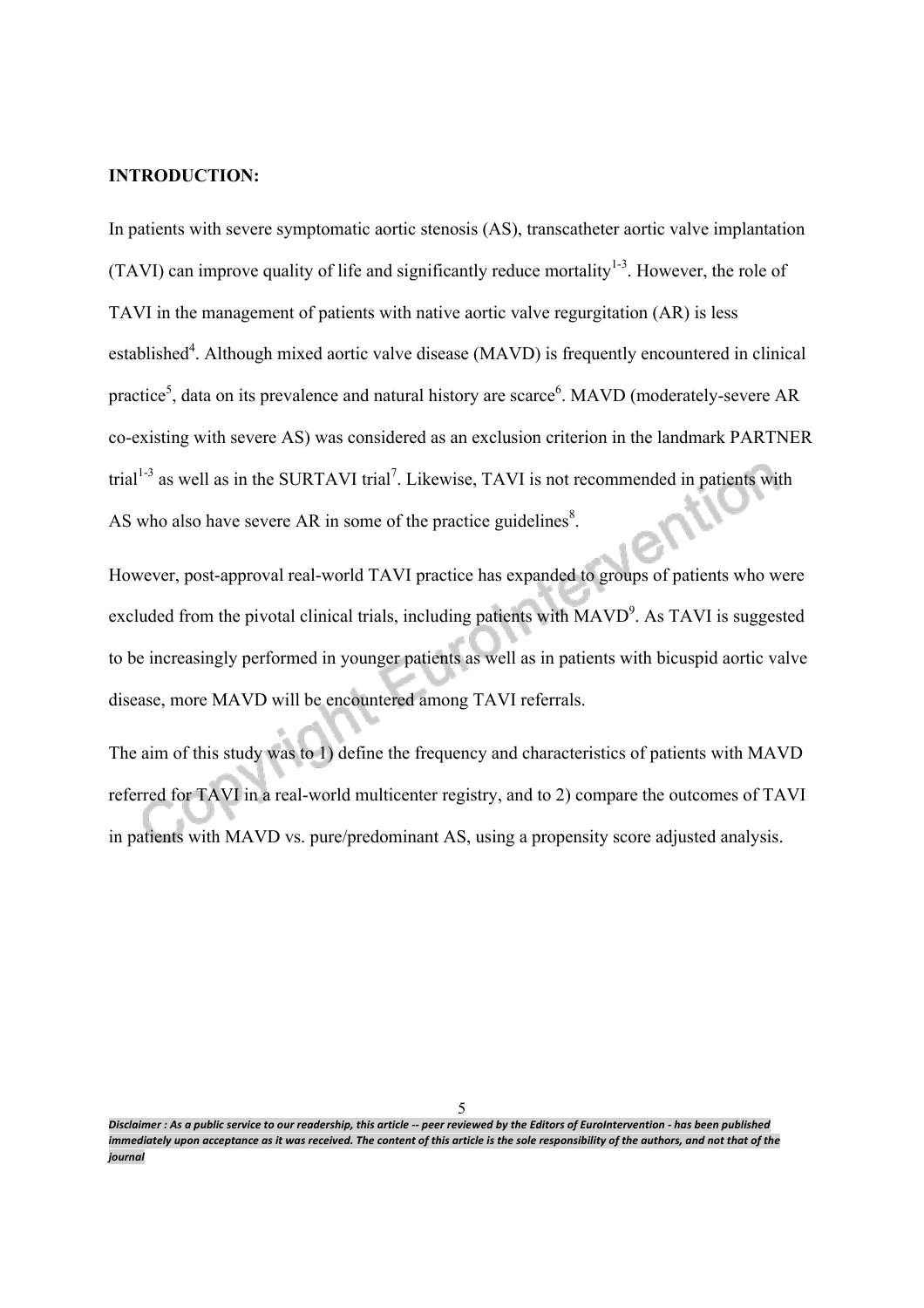#### **METHODS:**

The study included consecutive patients enrolled in a prospective multicenter TAVI registry from January 2008 to January 2015. List of participating centers, details of inclusion and exclusion criteria, and TAVI-procedure technical aspects have been previously described elsewhere<sup>10</sup>. The study protocol was approved by the ethics committee at each of the participating centers and all patients provided written informed consent. Patients were considered eligible for inclusion if they had severe symptomatic AS and were considered by the heart team as inoperable or at high surgical risk.

Aortic regurgitation (AR) severity was graded in accordance with the recommendations of the American Society of Echocardiography/European Association of Cardiovascular Imaging<sup>11, 12</sup>. According to the severity of AR at baseline, the study population was divided into two groups; pure/predominant aortic stenosis (PAS, if AR was mid-or-less), and mixed aortic valve disease (MAVD, if AR was moderate or severe). The cover index was calculated as; 100 x ([prosthesis diameter – computed tomographic annular diameter]/prosthesis diameter.

# **Outcomes:**

An independent committee (including a neurologist) adjudicated all events and all end-points are reported according to the Valve Academic Research Consortium-2 (VARC-2) definitions<sup>13</sup>.

The primary endpoint of the present study was device success, defined as absence of procedural mortality, correct positioning of a single device into the proper anatomical location, absence of prosthesis–patient mismatch with a trans-aortic mean pressure gradient (PG) <20 mmHg, and absence of moderate or severe prosthetic valve regurgitation  $(PVR)^{13}$ . Secondary endpoints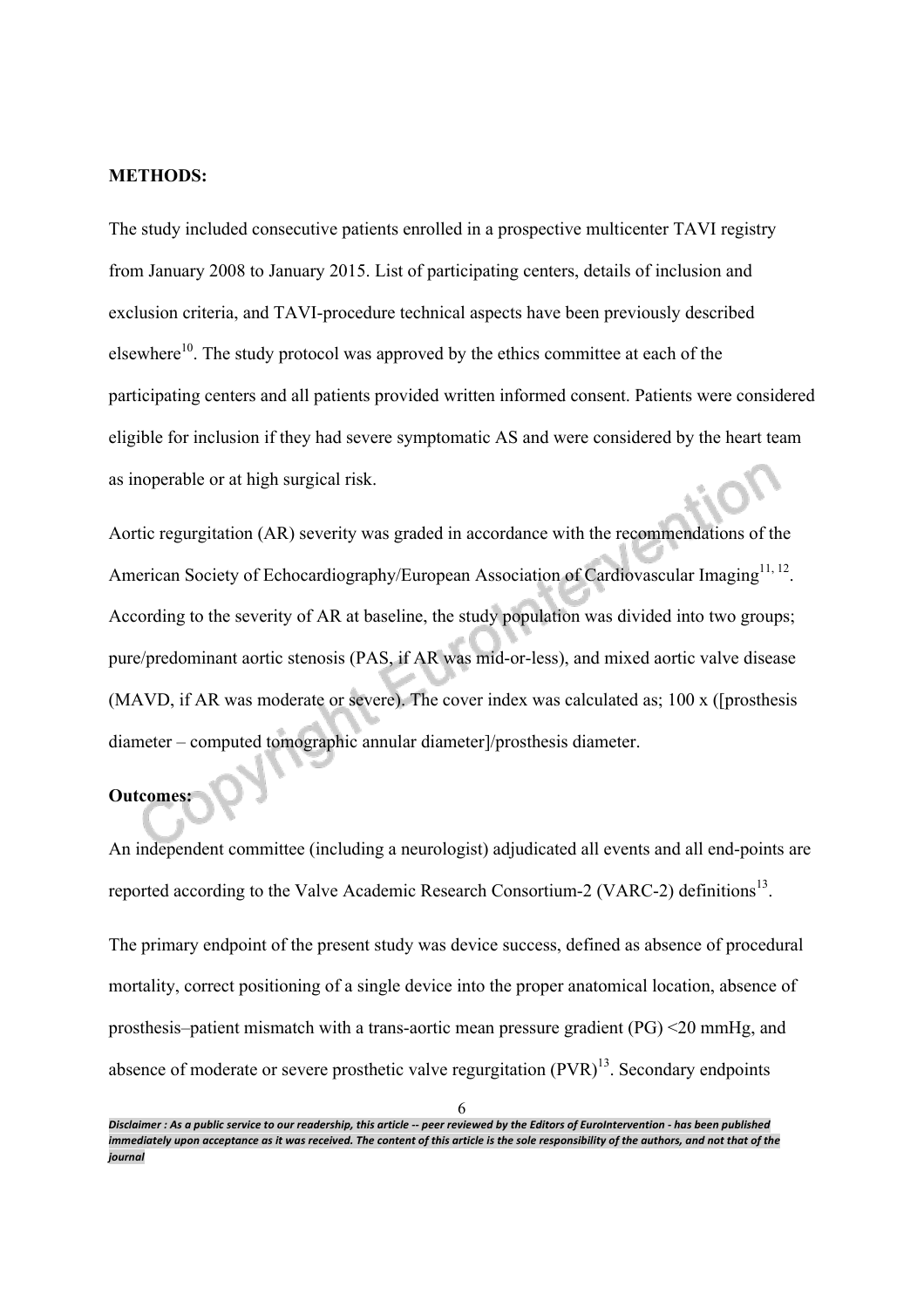included individual valve performance indices (trans-valvular gradient and PVR), early safety endpoints (at 30 days) and clinical efficacy endpoints at 1 year.

#### **Propensity analysis:**

To account for baseline and procedural differences between the two groups, a score for propensity<sup>14</sup> to MAVD has been developed using a multivariable logistic regression analysis to represent the probability of a given patient to have MAVD (range, 0.003-0.986). The model was inclusive and comprised 19 variables (**Table 1**). This model yielded a *c* statistic of 0.784 (95% confidence limits, 0.733-0.834; p<0.001), denoting a substantial ability to predict MAVD (vs. PAS).<br>
Statistical methods: PAS).

# **Statistical methods:**

Quantitative variables are summarized as mean ± standard deviation-SD or median [interquartile range-IQR] and are compared by Student *t* test or Mann-Whitney test, as appropriate. Categorical variables are summarized as frequencies and proportions and are compared by the chi-square test.

The association between MAVD and the study endpoints was tested using uni- and multivariable logistic regression analyses, and was expressed as odds ratio (OR) and 95% confidence interval (CI). In multivariable analysis, the propensity score for MAVD was entered to the model (the propensity score-adjusted multivariable regression analysis).

Cumulative survival curves for patients with MAVD vs. PAS were constructed using the Kaplan-Meier method and compared with the log-rank test. All analyses were performed with SPSS 23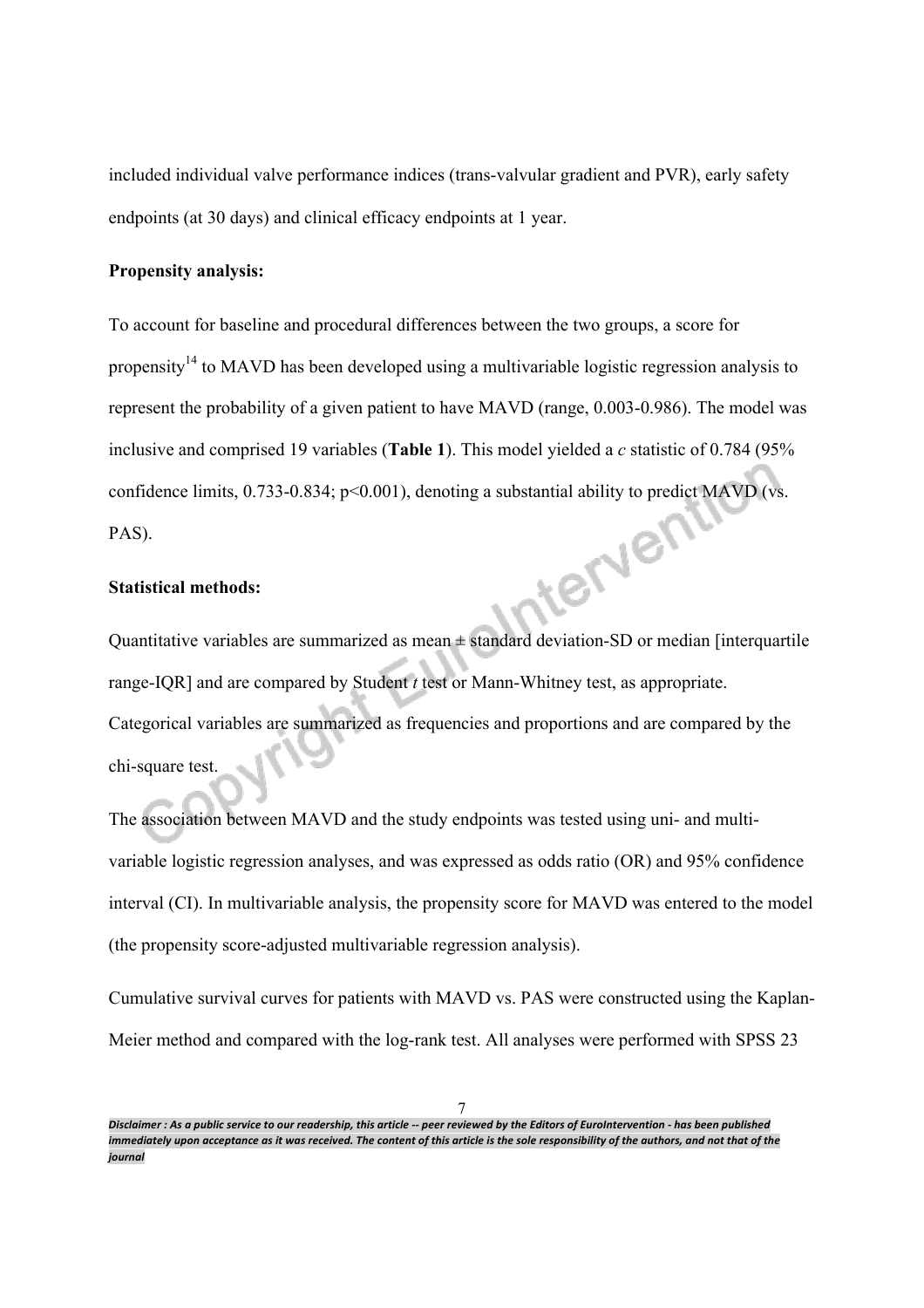(IBM, Armonk, NY, USA). All probability values were two-tailed, and a *p* value <0.05 was considered significant.

Copyright EuroIntervention

*Disclaimer* : As a public service to our readership, this article -- peer reviewed by the Editors of EuroIntervention - has been published *immediately upon acceptance as it was received. The content of this article is the sole responsibility of the authors, and not that of the journal*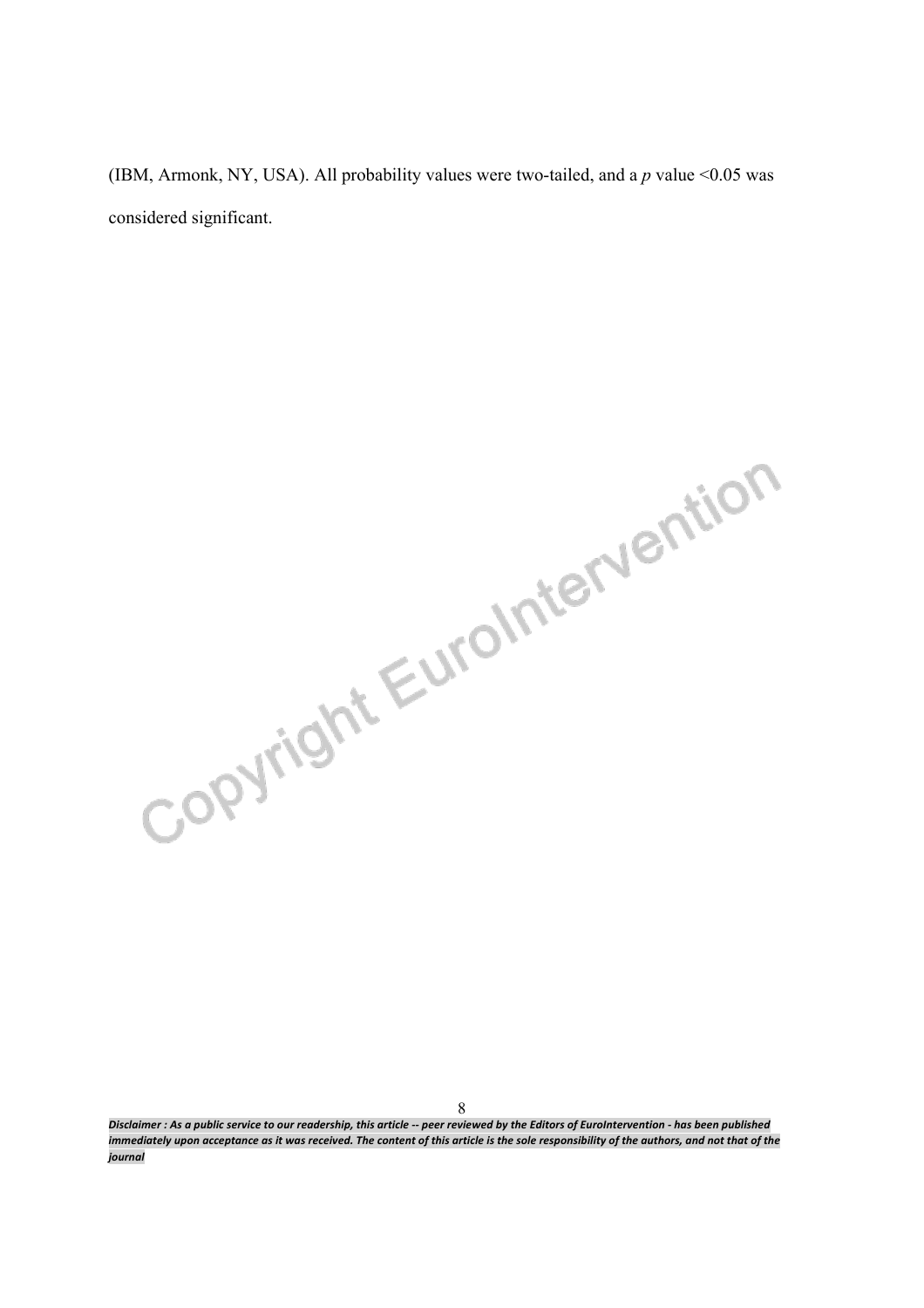## **RESULTS:**

## **Patient characteristics:**

Out of 793 consecutive patients undergoing TAVI, 106 (13.4%) had MAVD. Baseline and procedural characteristics of patients with MAVD vs. PAS are summarized in **Table 1**. Compared to patients with PAS, those with MAVD, although younger, were at higher surgical risk and had a higher New York Heart Association (NYHA) class. MAVD patients also had a lower trans-aortic pressure gradient (PG), and a larger left ventricular (LV) diastolic diameter and mass. They were also more likely to have history of coronary artery bypass grafting (CABG) or surgical aortic valve replacement (SAVR) and to have lower creatinine clearance and<br>hemoglobin.<br>MAVD and procedural outcomes (Table 2): hemoglobin.

# **MAVD and procedural outcomes (Table 2):**

Device failure (VARC-2 definition) was significantly more frequent in patients with MAVD than in patients with PAS in the overall patient population  $(26.4\% \text{ vs. } 10.0\%, \text{ p} < 0.001)$  as well as after excluding patients with previous SAVR (22.9% vs. 9.7%, p=0.001). After propensity-score adjustment, the risk of device failure remained significantly higher in MAVD patients (OR: 2.14  $[1.07 - 4.27]$ , p=0.032).

In univariable analysis, the two components of prosthetic valve performance were worse in MAVD than in PAS; moderate-severe PVR (15.7% vs. 3.6%, p=0.003; OR: 2.89 [1.49-5.61], p=0.002) and residual trans-aortic mean PG  $\geq$ 20 mmHg (15.4% vs. 3.6%, p<0.001; OR: 4.81 [2.22-10.43], p<0.001). After propensity-score adjustment, MAVD was no longer significantly associated with residual PG  $\geq$  20 mmHg (OR: 0.48 [0.06-3.97], p=0.49).

 $\Omega$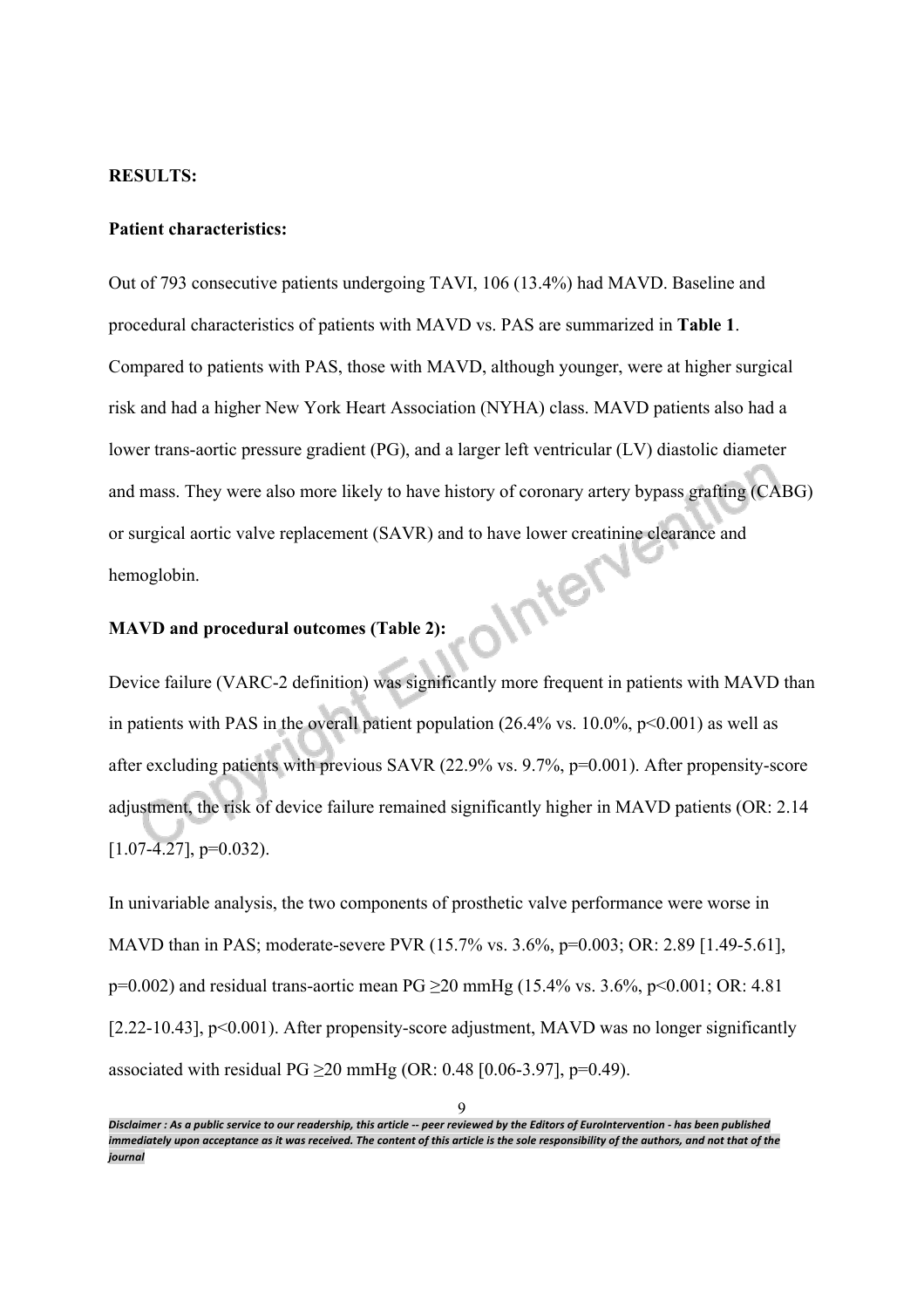On the other hand, MAVD remained significantly associated with moderate-severe PVR after excluding patients with previous SAVR  $(15.1\% \text{ vs. } 5.8\%, \text{p=0.011})$  as well as after propensityscore adjustment (OR: 2.824 [1.294-6.163], p=0.009) and multivariable adjustment (OR: 3.178 [1.060-9.530], p=0.039) (**Table 3**). In addition to MAVD, cover index (OR: 0.935 [0.902-0.970] per 1% increment in oversizing, p<0.001) and the implantation of a self-expanding device (OR: 8.435 [2.234-31.851], p=0.002) were associated with moderate-severe PVR in multivariable regression analysis (**Table 4**).

The incidence of all other procedural/30-day outcomes were similar between both groups, with the exception of LV ejection fraction (LVEF) which was significantly lower at discharge in MAVD patients than in PAS patients (55.8±13.1% vs. 61.3±13.6, p<0.001). Similarly, impaired LVEF ( $\leq$ 50%) at discharge was more common in MAVD patients (28% vs. 19%, p=0.048) with the odds ratio being significant in univariable analysis (OR: 1.68 [1.01-2.78,], p=0.045) but not in propensity-score adjusted analysis (OR: 1.15 [0.58-2.28,], p=0.695).

# **One-year outcomes:**

10 At one-year, the overall mortality rate was 19.3% and was very much the same in the two study groups (MAVD: 19.8% and PAS: 19.2%, log-rank p=0.99) (**Figure 1**). Cardiac deaths constituted 70.5% of all mortalities, with their incidence being similar in both groups (MAVD: 15.1% and PAS: 13.4%, log-rank p=0.72). At the latest follow-up (median [IQR], 375 [79-742] days post-TAVI), dyspnea resolved completely (NYHA I) in 60% and 66%, was mild (NYHA II) in 30% and 26%, and was moderate-severe (NYHA III-IV) in 10% and 8% of MAVD and PAS patients, respectively (p=0.49). Accordingly, 76.4% of MAVD patients and 75.8% of PAS patients were alive beyond one-year in NYHA functional class I or II.

Disclaimer : As a public service to our readership, this article -- peer reviewed by the Editors of EuroIntervention - has been published *immediately upon acceptance as it was received. The content of this article is the sole responsibility of the authors, and not that of the journal*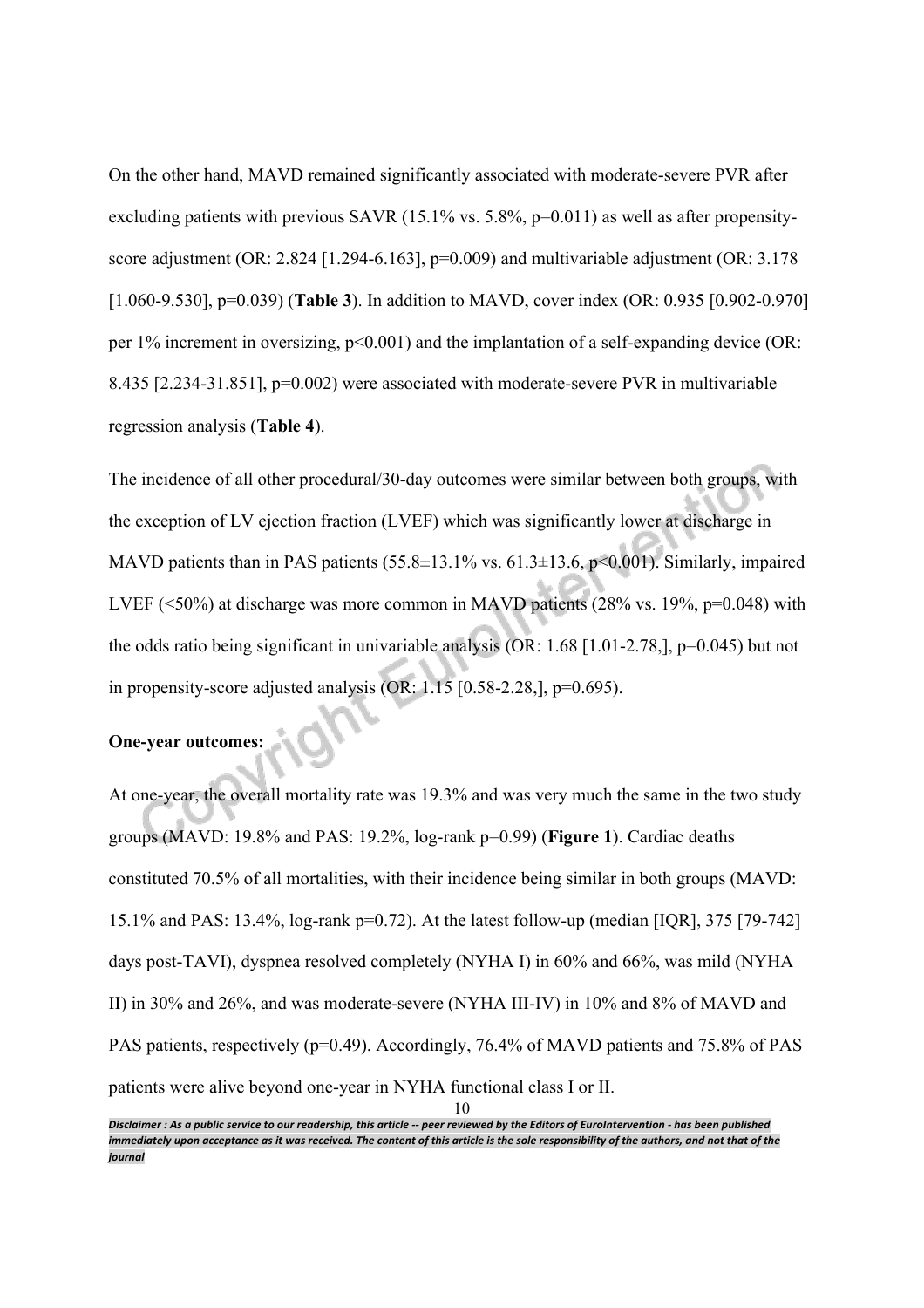#### **Impact of PVR on clinical outcomes:**

Overall, moderate-severe PVR developed in 49 (6.9%) of patients with available echocardiographic data at discharge (n=707) and was associated with a higher one-year all-cause mortality (28.6%) compared to patients with mid-or-less PVR (13.8%, log-rank p=0.005; HR: 2.20, 95% CI: 1.25-3.86). As a higher mortality was expected to arise from the more severe PVR in the MAVD group, the impact of PVR on outcomes was studied in each of the study groups (MAVD vs. PAS) separately. The increased risk of one-year mortality in patients with moderatesevere PVR vs. mid-or-less PVR was even more pronounced in the PAS group (31.4% vs. 13.8%; log-rank p=0.002; HR: 2.64, 95% CI: 1.40-4.96, p=0.004). On the other hand, in the MAVD group, moderate-severe PVR was not associated with a significant increase in one-year<br>mortality (21.4% vs. 13.8%; log-rank p=0.629) (Figure 2). mortality (21.4% vs. 13.8%; log-rank p=0.629) (**Figure 2**).

*Disclaimer* : As a public service to our readership, this article -- peer reviewed by the Editors of EuroIntervention - has been published *immediately upon acceptance as it was received. The content of this article is the sole responsibility of the authors, and not that of the journal*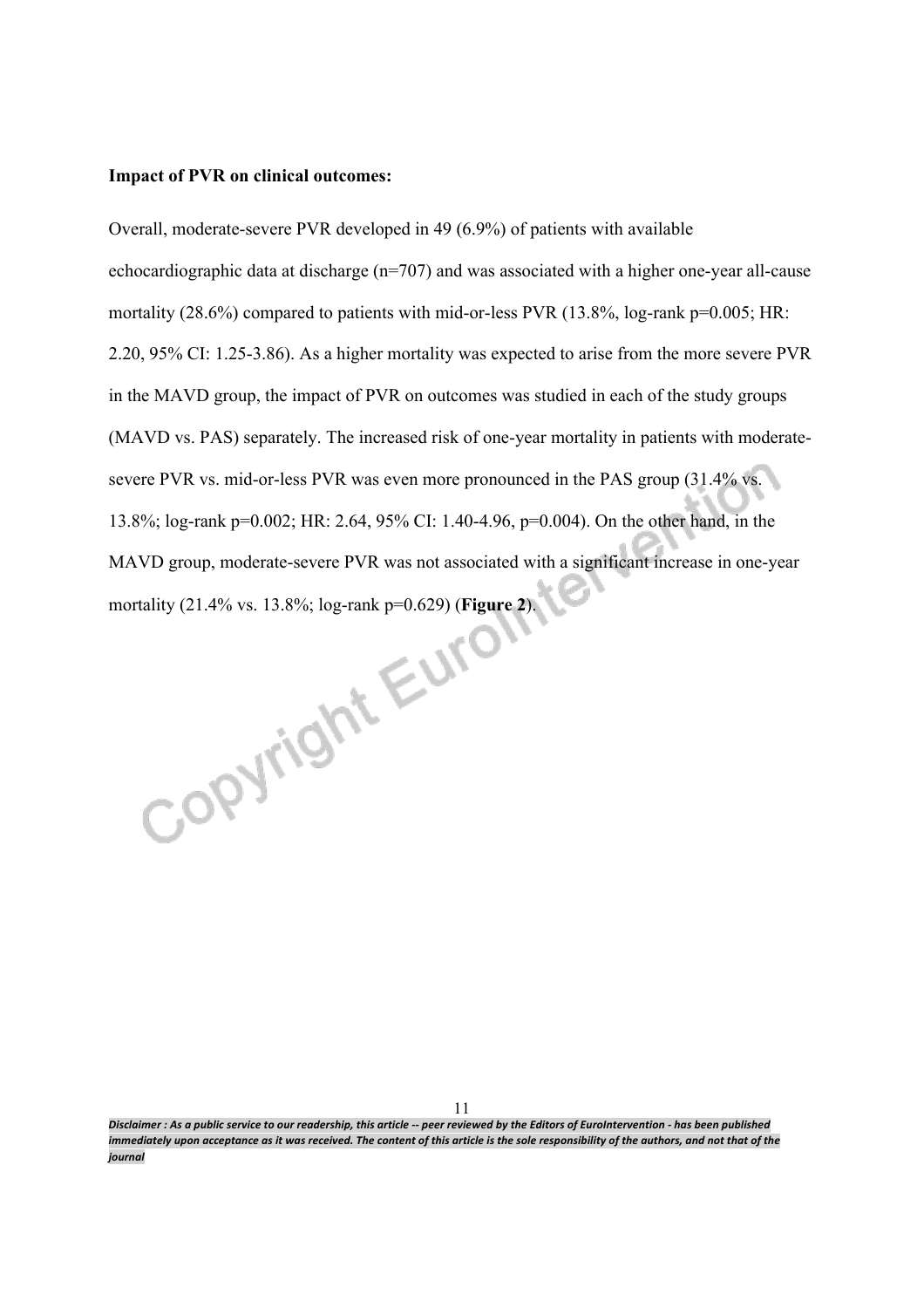#### **DISCUSSION:**

**The main findings of the present study are that: 1) MAVD is common among TAVI referrals in real world practice and is typically associated with more severe symptoms and adverse cardiac remodeling and a higher operative risk, and 2) The incidence of PVR is significantly higher in patients with MAVD but does not impair the long-term outcomes of those patients, possibly due to a protective preconditioning of the LV.**

Mixed stenosis and regurgitation is common among patients undergoing isolated SAVR, representing 19.3% of patients in the STS database from 2002 to 2010  $(n=141,905)^5$ . Among patients undergoing TAVI, MAVD was reported in 11-17% of patients in all-comers multicenter registries<sup>9, 15-17</sup>. In the present real world multicenter registry, 13% of TAVI patients had MAVD.

# **MAVD as a peculiar disease entity:**

Anatomically, a direct association between AR and aortic valve cusp calcification and bicuspidity has been reported by population-based studies<sup>18</sup>. Vianello et al<sup>19</sup> compared the aortic valve histologic structure in patients with degenerative aortic valve disease presenting with pure AS and patients presenting with combined AS and AR. Overall, pure AS was characterized by real 'calcium replacement" of the valvular fibrous tissue, calcification of the lipid component, and bone-endochondral metaplasia, while MAVD was characterized by a higher percentage of tissue fibrosis. The authors suggested the consideration of MAVD as a separate nosological entity within the degenerative aortic valve disease spectrum, rather than considering AR as a comorbidity with AS. Those structural differences might account for a differential interaction

*Disclaimer* : As a public service to our readership, this article -- peer reviewed by the Editors of EuroIntervention - has been published *immediately upon acceptance as it was received. The content of this article is the sole responsibility of the authors, and not that of the journal*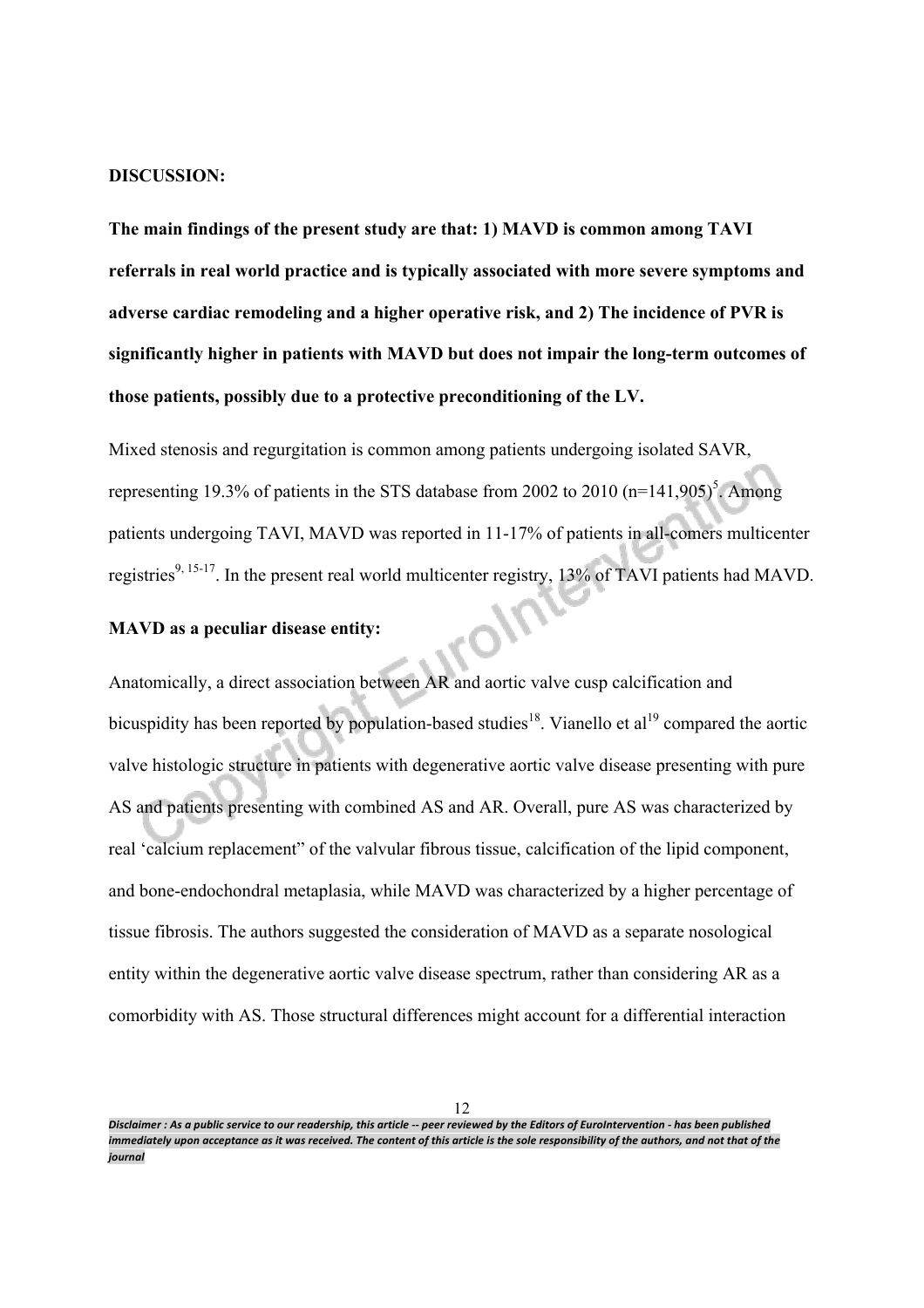between the device and the landing zone, and for the differential rate of PVR seen in the present study.

Hemodynamically, the combination of volume and pressure overload poses a twofold negative impact on LV mechanics and function<sup>20, 21</sup>. Popescu et al<sup>22</sup> studied 181 patients with severe AS, 71 (39%) of whom also had significant AR (i.e. MAVD). Patients with MAVD were younger, more symptomatic, and had higher LV mass, pulmonary capillary wedge pressure, LV enddiastolic pressure, and pulmonary artery pressure and a lower LVEF than those with isolated AS. There is evidence that severe AS patients managed conservatively who have concomitant significant AR have a significantly lower event-free survival than patients with pure  $AS<sup>23</sup>$  and that even those with only moderate AS and AR are exposed to a higher rate of adverse events than those with severe pure  $AS^{24}$ . Therefore, the combination of severe AS with moderate-severe AR represents a unique anatomical (on the valvular complex level) and functional entity.

In the present study, not only MAVD patients presented with more severe LV hypertrophy and functional impairment at baseline, but also they had higher overall estimates of operative risk (higher EuroSCORE and STS-PROM). Therefore, and also due to the aforementioned studies linking MAVD to worse outcome, an earlier intervention should be considered and, because of the high surgical risk, TAVI can be the preferred option. In our study, and earlier studies<sup>22, 24</sup>, patients with MAVD are younger than PAS patients at the time when valve implantation is indicated. Accordingly, MAVD represents a disease entity that will be increasingly encountered as TAVI indications are extended to younger patients.

# **TAVI outcomes in MAVD:**

Disclaimer : As a public service to our readership, this article -- peer reviewed by the Editors of EuroIntervention - has been published *immediately upon acceptance as it was received. The content of this article is the sole responsibility of the authors, and not that of the journal*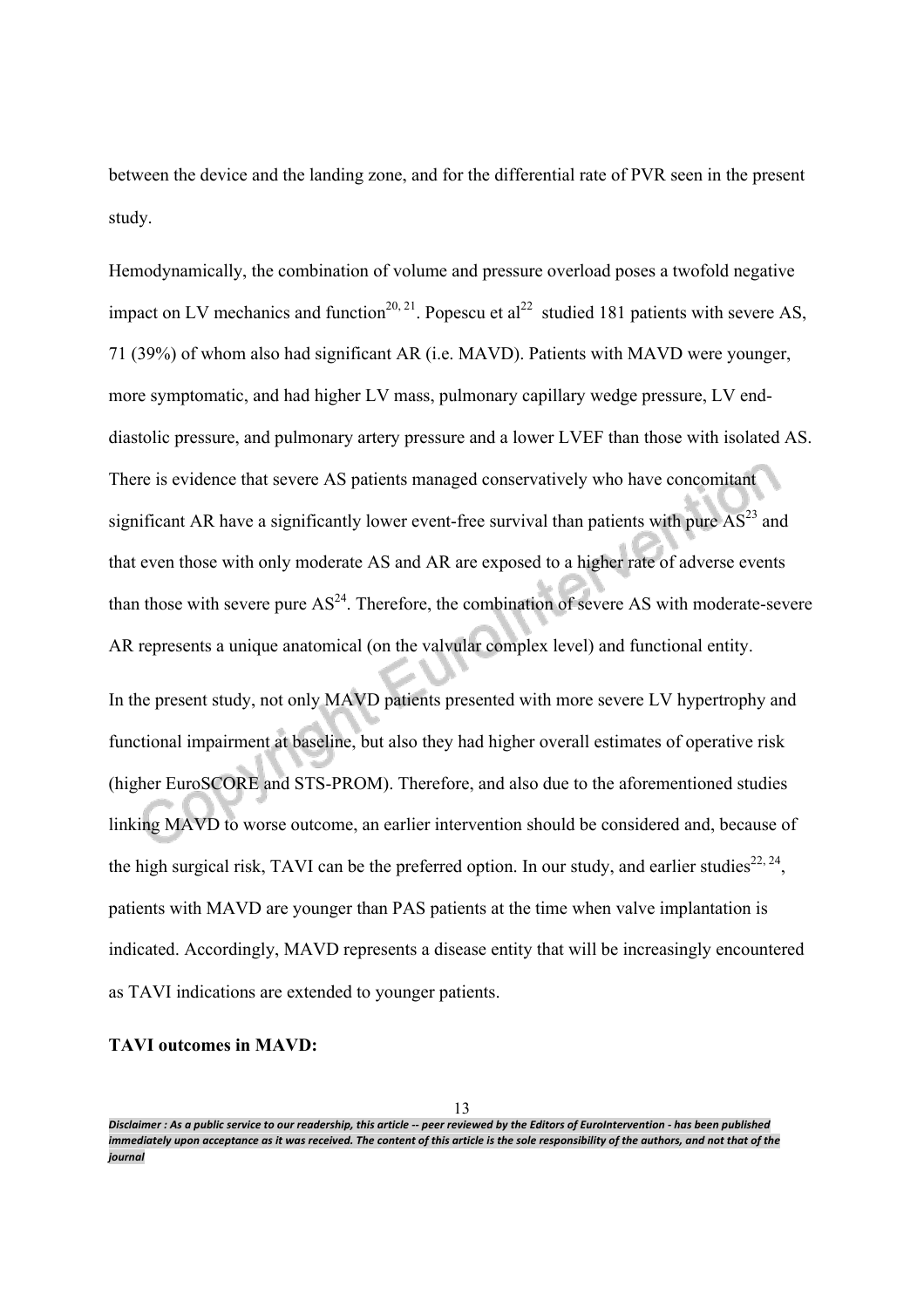We found that acute TAVI outcomes in MAVD patients were generally favorable, with the exception of an unequivocally higher risk of PVR which remained significant after accounting for patient-, procedure-, and device-related confounders. A similar association with the risk of PVR and the need for balloon post-dilation was reported in AS patients undergoing TAVI who also had >mild  $AR^{9,17}$  or any degree of  $AR^{15}$ . In the latter study, however, the group of patients with MAVD included a large number of patients with mild AR at baseline, a degree of regurgitation that typically does not bear significant hemodynamic consequences that make it hemodynamically distinct from PAS. Such a relation between baseline AR and the risk of PVR is important to consider in order to understand, at least partially, the marked variability in the incidence of PVR among different TAVI studies, even among those involving the same device<sup>25,</sup>  $26$ . This inconsistency, which can be largely attributed to the limitations of the echocardiographic assessment of  $PVR^{27}$ , can also be partially explained by the inter-study variability in the severity of AR considered acceptable for inclusion.

In the present study, MAVD patients did very much the same in terms of mortality and symptomatic status up to one-year post-TAVI in spite of an increased risk at baseline and an increased rate of PVR after the procedure. It turns out, as has been confirmed in subgroup survival analysis, that the higher risk of PVR is compensated-for; possibly by the LV preconditioning<sup>9, 28</sup>. Maneuvers that can be undertaken to reduce the severity of PVR have their own risks<sup>29</sup>. Therefore, identification of patient subgroups with poor or good tolerance to PVR is clinically-relevant<sup>9</sup>.

It has been reported in patients with AR (as compared to AS patients) undergoing SAVR, that the post-operative decline of LV end-diastolic volume occurs faster than the normalization of LV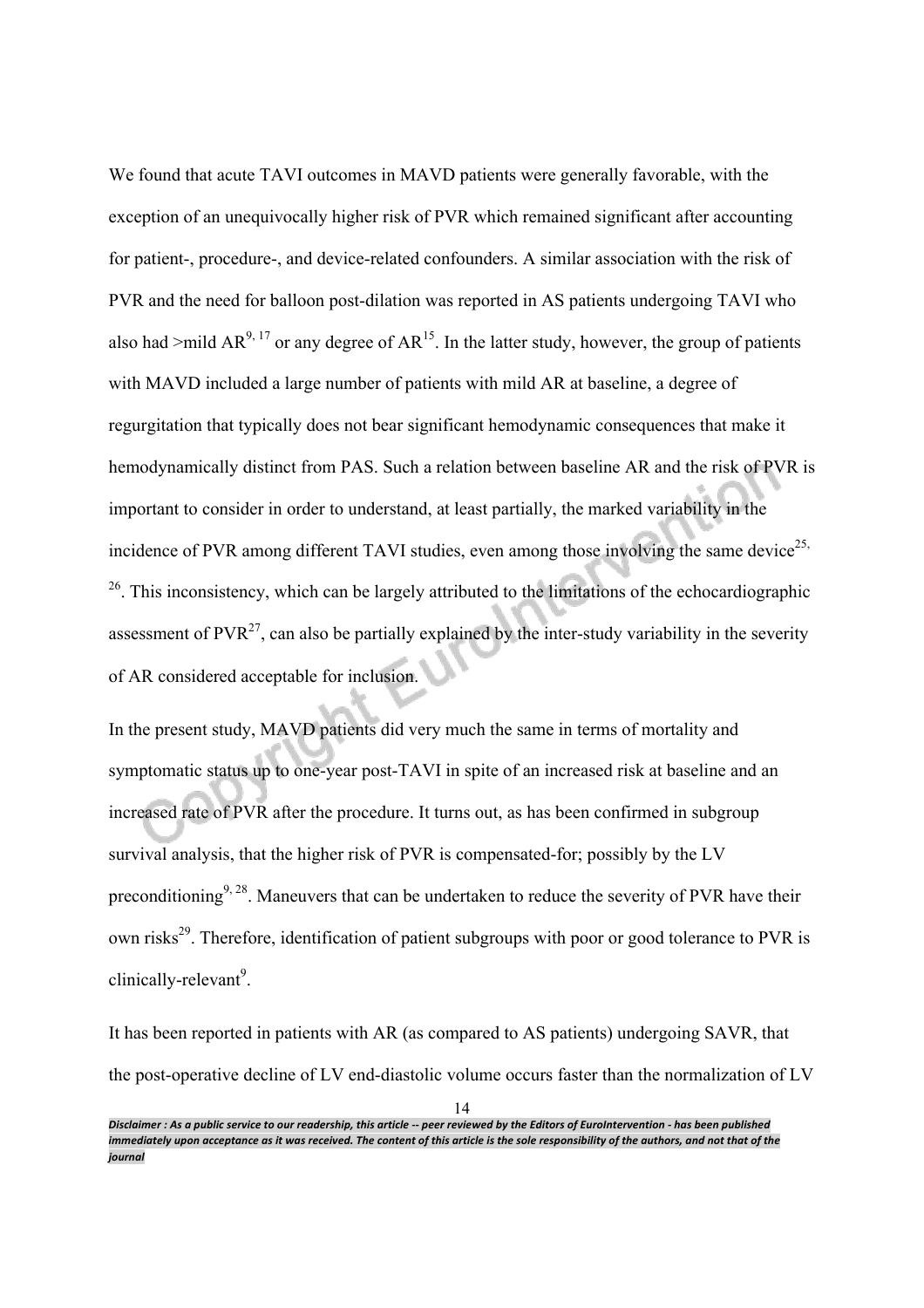mass, resulting in concentric remodeling, impaired LV relaxation, and to rise of diastolic filling pressure<sup>30</sup>. This gives another explanation of the well-toleration of PVR in those patients, who seem to "benefit" from some degree of regurgitation that probably prevents this concentric remodeling.

These findings collectively suggest that patients with MAVD gain an equivalent benefit from TAVI as do patients with PAS. Considering the worse symptomatic status and the poorer survival in patients with MAVD if left untreated, it turns out that this equivalent absolute<br>outcome in fact reflects a higher relative benefit.<br>Limitations:<br>The association outcome in fact reflects a higher relative benefit.

## **Limitations:**

The assessment of AR severity is challenging in the setting of severe AS. However, the classification of AR into mid-or-less vs. moderate-to-severe is less challenging than more granular classifications.

Propensity score adjustment accounts only for the "observed" covariates included in the propensity score construction. We adopted the following actions to limit such a limitation of the propensity score: 1) the model used for propensity score construction was inclusive of, not only covariates different between the two groups, but also other covariate relevant to the endpoints of interest, 2) the score was tested for its discriminative accuracy (revealed to be good as evidenced by a substantial *c* statistic, and 3) the score was used in conjunction with further model-based adjustment using multivariable regression analysis, after exclusion of significant multicollinearity between the propensity score and its derivative covariates.

Disclaimer : As a public service to our readership, this article -- peer reviewed by the Editors of EuroIntervention - has been published *immediately* upon acceptance as it was received. The content of this article is the sole responsibility of the authors, and not that of the *journal*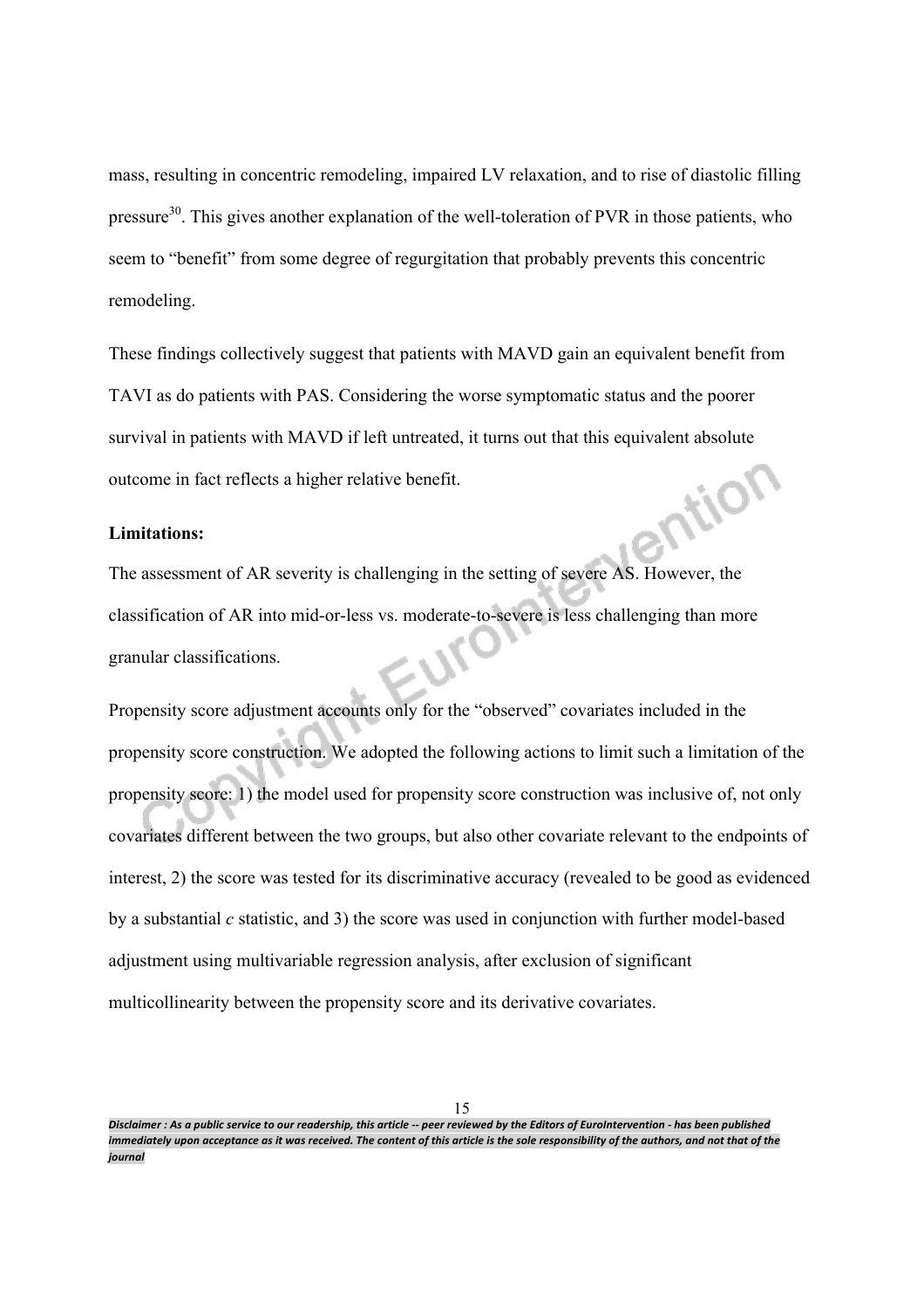Significant AR in conjunction with AS is frequent in bicuspid aortic valve pathology. As data are derived from a real-world registry, the challenges in identifying and confirming a bicuspid pathology on echocardiographic studies existed. Obviously it cannot be excluded that some of the extensively calcified valves have an underlying masked bicuspid etiology<sup>31</sup>.

The present study did not include lower risk patients or those treated with the next generation transcatheter aortic valves and extending the findings to those patients should be cautious. However, correlates of MAVD were shown in our analysis to be independent of patient-,<br>procedure-, and device-related characteristics.<br>CONCLUSION:<br>A signifient' procedure-, and device-related characteristics.

## **CONCLUSION:**

**COPY** 

A significant proportion of AS patients referred for TAVI in a real-world registry has moderatesevere AR and present with an overall higher cardiac adverse remodeling and operative risk. The incidence of PVR is significantly higher in patients with MAVD than in patients with PAS, but does not significantly impact on mortality. Overall, the outcome of patients with MAVD is comparable to that of patients with PAS in the acute and mid-term phases.

Disclaimer : As a public service to our readership, this article -- peer reviewed by the Editors of EuroIntervention - has been published *immediately upon acceptance as it was received. The content of this article is the sole responsibility of the authors, and not that of the journal*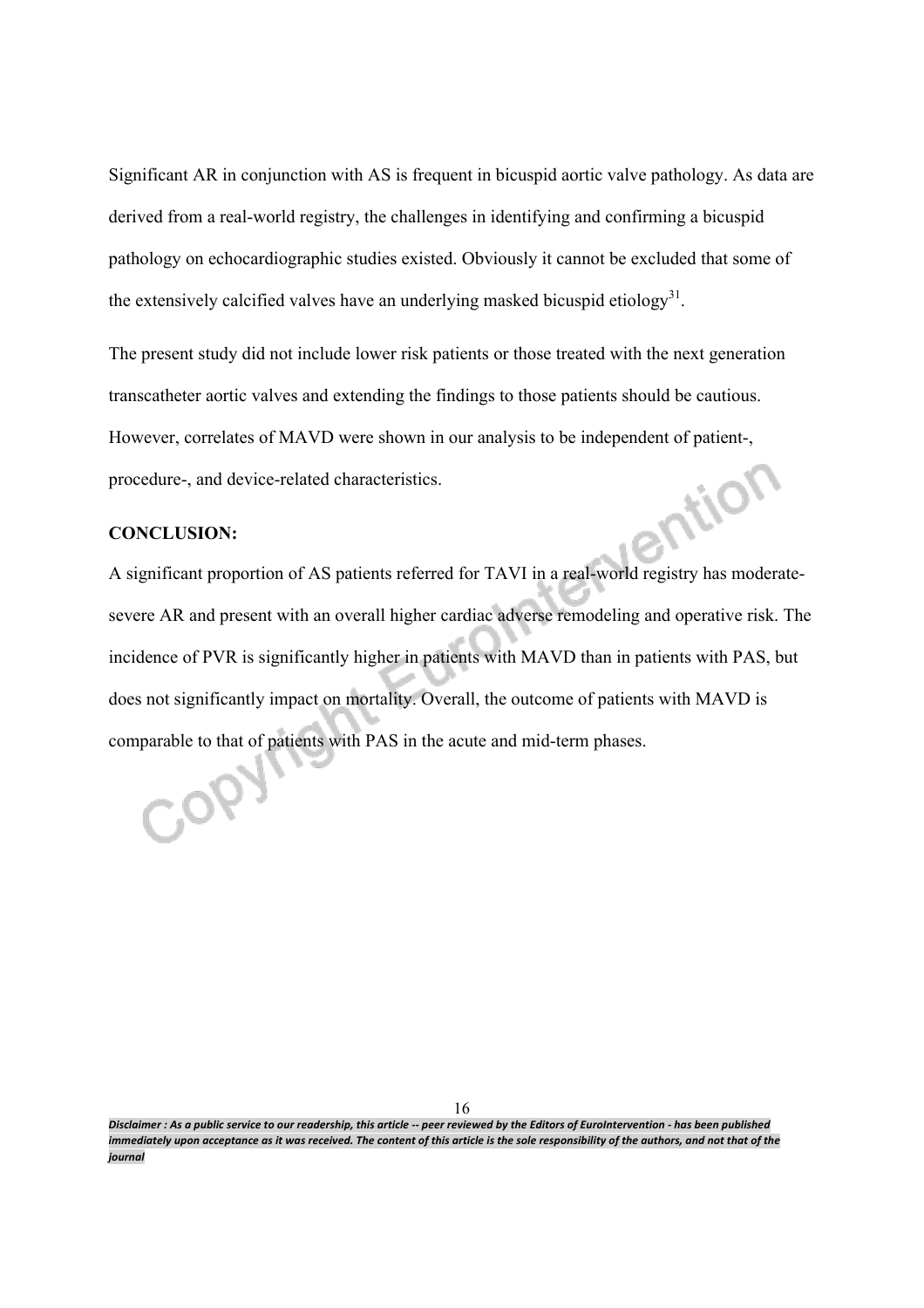#### **Impact on daily practice:**

TAVI is likely as effective in patients with mixed aortic valve disease as in patients with pure aortic stenosis. Mixed aortic valve disease is a potential extended indication for TAVI.

Copyright EuroIntervention

*Disclaimer* : As a public service to our readership, this article -- peer reviewed by the Editors of EuroIntervention - has been published *immediately upon acceptance as it was received. The content of this article is the sole responsibility of the authors, and not that of the journal*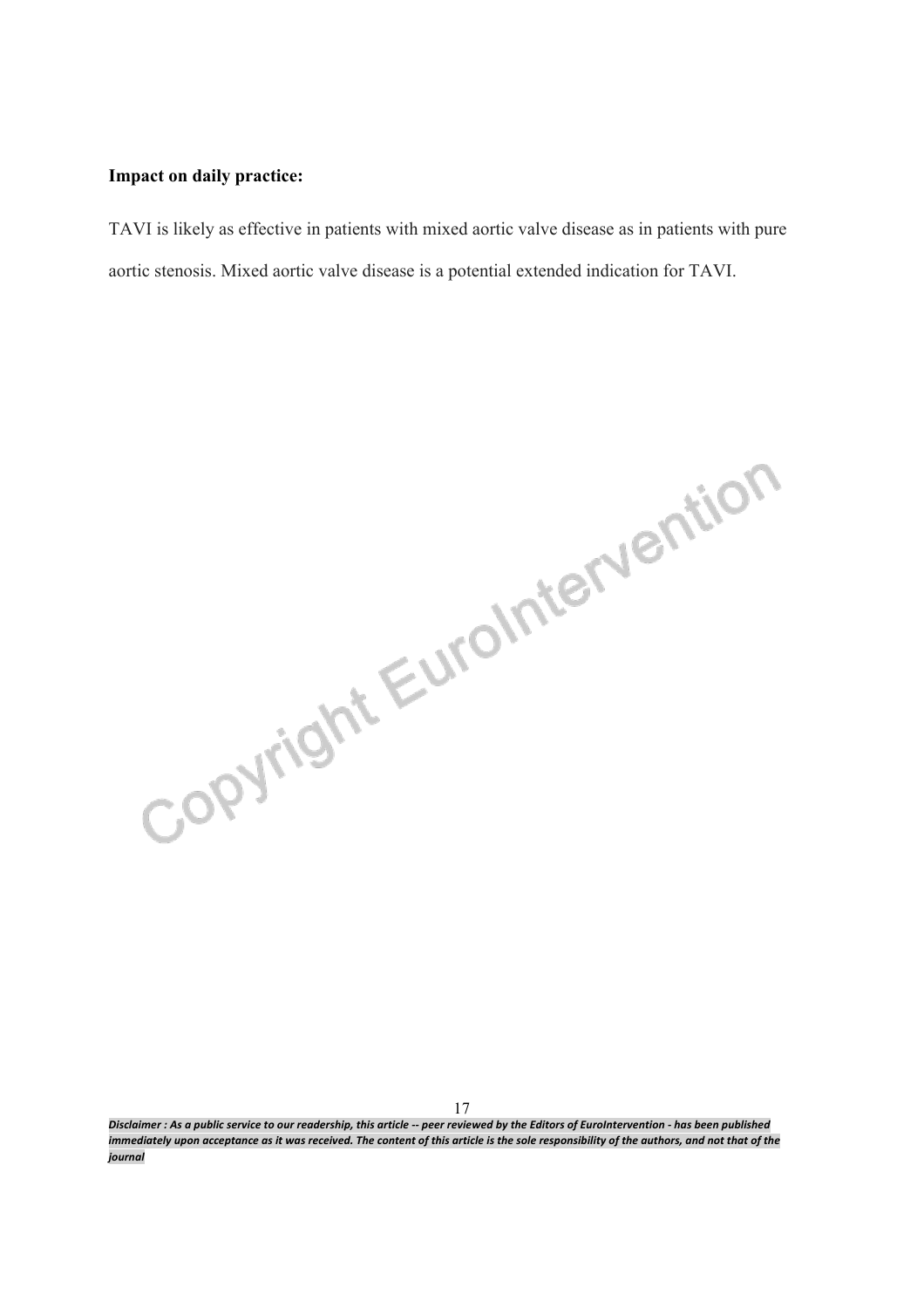**ACKNOWLEDGEMENTS:** None.

## **FUNDING SOURCES:** None.

*Disclaimer* : As a public service to our readership, this article -- peer reviewed by the Editors of EuroIntervention - has been published *immediately upon acceptance as it was received. The content of this article is the sole responsibility of the authors, and not that of the journal*

18

Copyright EuroIntervention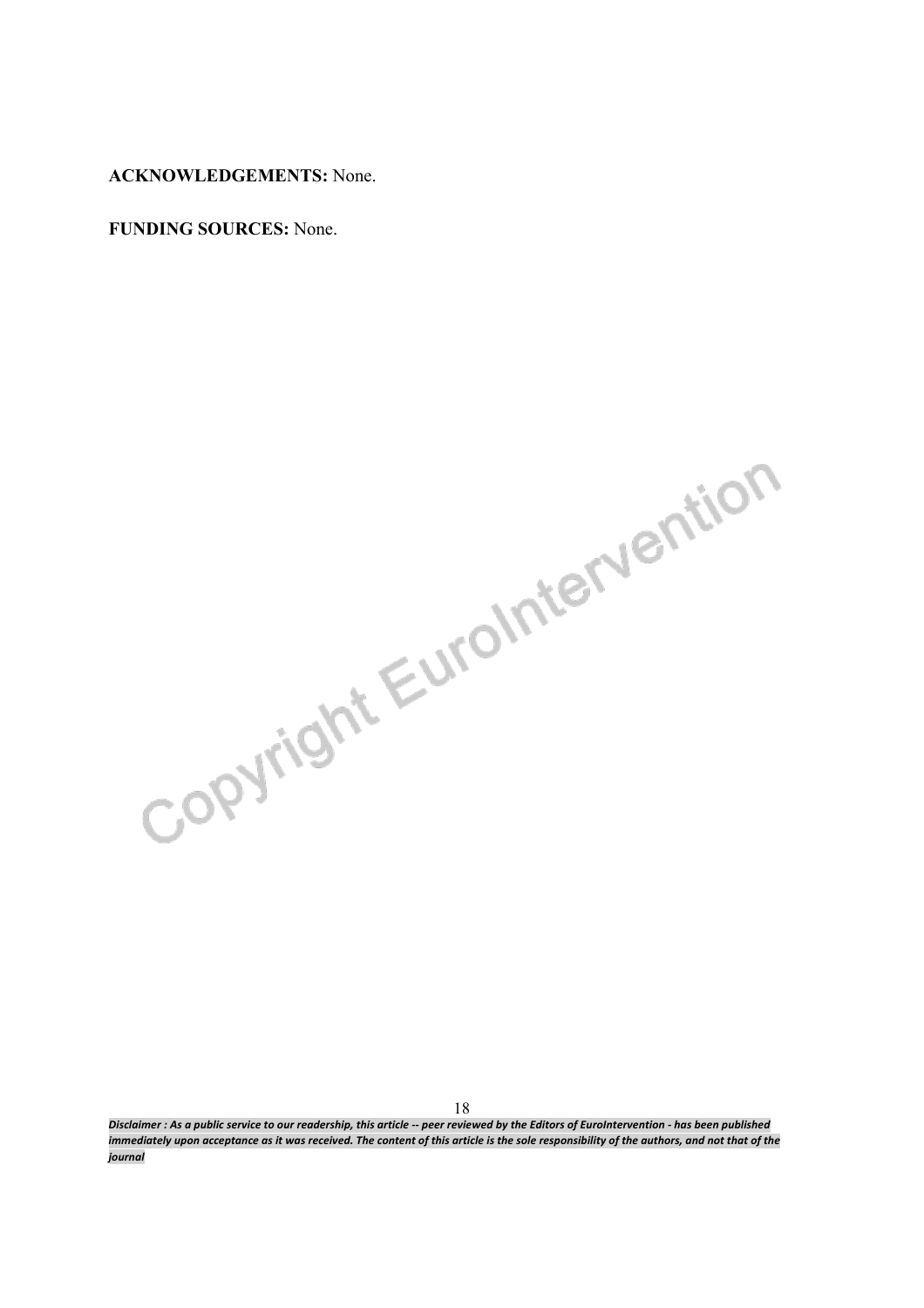#### **REFERENCES:**

1. Leon MB, Smith CR, Mack MJ, Makkar RR, Svensson LG, Kodali SK, Thourani VH, Tuzcu EM, Miller DC, Herrmann HC, Doshi D, Cohen DJ, Pichard AD, Kapadia S, Dewey T, Babaliaros V, Szeto WY, Williams MR, Kereiakes D, Zajarias A, Greason KL, Whisenant BK, Hodson RW, Moses JW, Trento A, Brown DL, Fearon WF, Pibarot P, Hahn RT, Jaber WA, Anderson WN, Alu MC, Webb JG. Transcatheter or Surgical Aortic-Valve Replacement in Intermediate-Risk Patients. N Engl J Med 2016;374:1609-20.

2. Leon MB, Smith CR, Mack M, Miller DC, Moses JW, Svensson LG, Tuzcu EM, Webb JG, Fontana GP, Makkar RR, Brown DL, Block PC, Guyton RA, Pichard AD, Bavaria JE, Herrmann HC, Douglas PS, Petersen JL, Akin JJ, Anderson WN, Wang D, Pocock S. Transcatheter aortic-valve implantation for aortic stenosis in patients who cannot undergo surgery. N Engl J Med 2010;363:1597-607.

3. Adams DH, Popma JJ, Reardon MJ, Yakubov SJ, Coselli JS, Deeb GM, Gleason TG, Buchbinder M, Hermiller J, Jr., Kleiman NS, Chetcuti S, Heiser J, Merhi W, Zorn G, Tadros P, Robinson N, Petrossian G, Hughes GC, Harrison JK, Conte J, Maini B, Mumtaz M, Chenoweth S, Oh JK. Transcatheter aortic-valve replacement with a self-expanding prosthesis. N Engl J Med 2014;370:1790-8.

4. Bonow RO, Leon MB, Doshi D, Moat N. Management strategies and future challenges for aortic valve disease. Lancet 2016;**387**:1312-23.

5. Thourani VH, Suri RM, Gunter RL, Sheng S, O'Brien SM, Ailawadi G, Szeto WY, Dewey TM, Guyton RA, Bavaria JE, Babaliaros V, Gammie JS, Svensson L, Williams M, Badhwar V, Mack MJ. Contemporary real-world outcomes of surgical aortic valve replacement in 141,905 low-risk, intermediate-risk, and high-risk patients. Ann Thorac Surg 2015;99:55-61.

6. Vahanian A, Alfieri O, Andreotti F, Antunes MJ, Baron-Esquivias G, Baumgartner H, Borger MA, Carrel TP, De Bonis M, Evangelista A, Falk V, Iung B, Lancellotti P, Pierard L, Price S, Schafers HJ, Schuler G, Stepinska J, Swedberg K, Takkenberg J, Von Oppell UO, Windecker S, Zamorano JL, Zembala M. [Guidelines on the management of valvular heart disease (version 2012). The Joint Task Force on the Management of Valvular Heart Disease of the European Society of Cardiology (ESC) and the European Association for Cardio-Thoracic Surgery (EACTS)]. G Ital Cardiol (Rome) 2013;14:167-214.

7. Reardon MJ, Van Mieghem NM, Popma JJ, Kleiman NS, Sondergaard L, Mumtaz M, Adams DH, Deeb GM, Maini B, Gada H, Chetcuti S, Gleason T, Heiser J, Lange R, Merhi W, Oh JK, Olsen PS, Piazza N, Williams M, Windecker S, Yakubov SJ, Grube E, Makkar R, Lee JS, Conte J, Vang E, Nguyen H, Chang Y, Mugglin AS, Serruys PW, Kappetein AP. Surgical or Transcatheter Aortic-Valve Replacement in Intermediate-Risk Patients. N Engl J Med 2017;**376**:1321-1331.

8. Nishimura RA, Otto CM, Bonow RO, Carabello BA, Erwin JP, 3rd, Guyton RA, O'Gara PT, Ruiz CE, Skubas NJ, Sorajja P, Sundt TM, 3rd, Thomas JD, Anderson JL, Halperin JL, Albert NM, Bozkurt B, Brindis RG, Creager MA, Curtis LH, DeMets D, Hochman JS, Kovacs RJ, Ohman EM, Pressler SJ, Sellke FW, Shen WK, Stevenson WG, Yancy CW. 2014 AHA/ACC guideline for the management of patients with valvular heart disease: a report of the American College of Cardiology/American Heart Association Task Force on Practice Guidelines. J Thorac Cardiovasc Surg 2014;148:e1-e132.

9. Van Belle E, Juthier F, Susen S, Vincentelli A, lung B, Dallongeville J, Eltchaninoff H, Laskar M, Leprince P, Lievre M, Banfi C, Auffray JL, Delhaye C, Donzeau-Gouge P, Chevreul K, Fajadet J, Leguerrier A, Prat A, Gilard M, Teiger E. Postprocedural aortic regurgitation in balloon-expandable and selfexpandable transcatheter aortic valve replacement procedures: analysis of predictors and impact on long-term mortality: insights from the FRANCE2 Registry. Circulation 2014;129:1415-27.

Disclaimer : As a public service to our readership, this article -- peer reviewed by the Editors of EuroIntervention - has been published *immediately upon acceptance as it was received. The content of this article is the sole responsibility of the authors, and not that of the journal*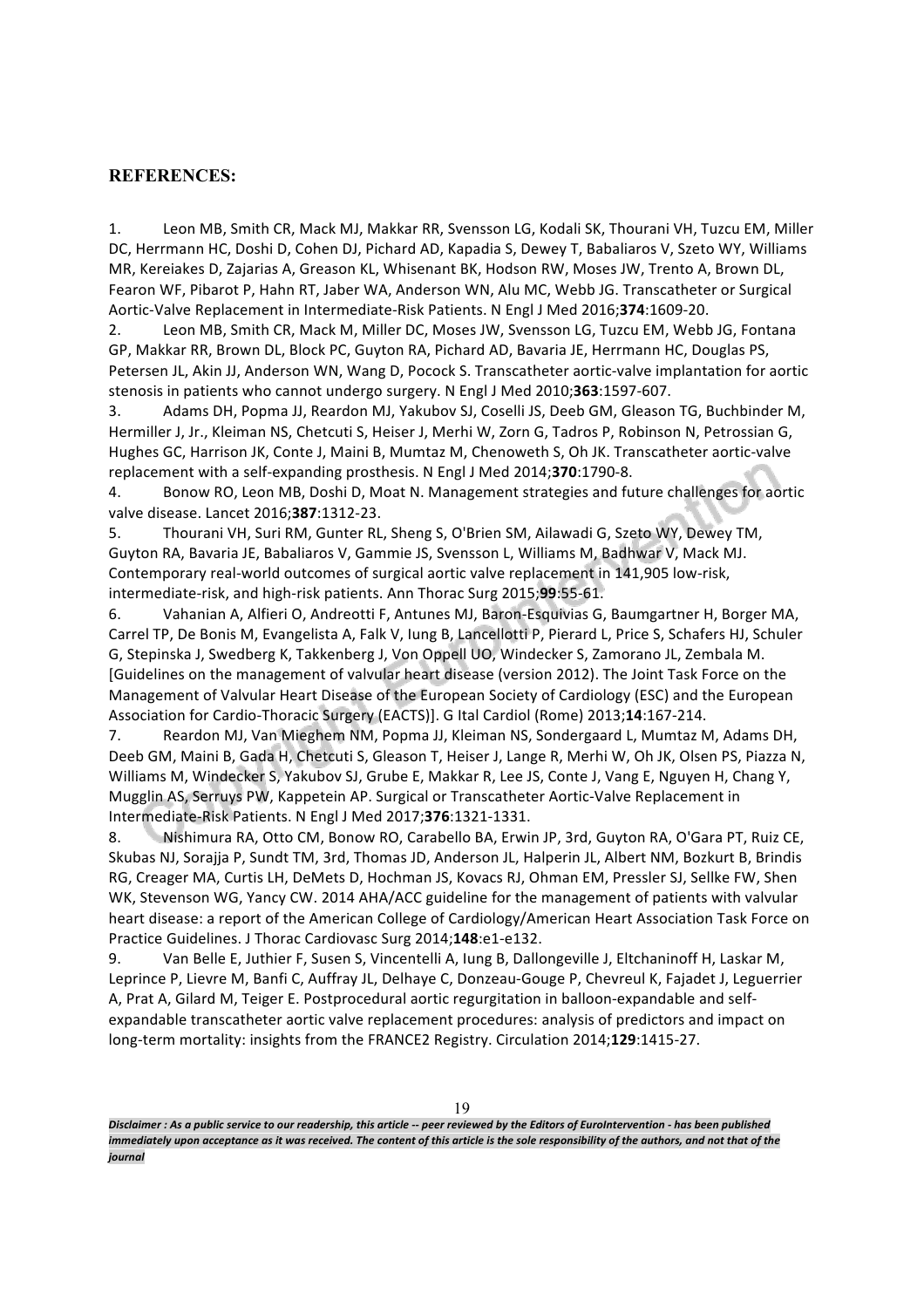10. de Brito FS, Jr., Carvalho LA, Sarmento-Leite R, Mangione JA, Lemos P, Siciliano A, Caramori P, Sao Thiago L, Grube E, Abizaid A. Outcomes and predictors of mortality after transcatheter aortic valve implantation: results of the Brazilian registry. Catheter Cardiovasc Interv 2015;85:E153-62.

11. Zoghbi WA, Chambers JB, Dumesnil JG, Foster E, Gottdiener JS, Grayburn PA, Khandheria BK, Levine RA, Marx GR, Miller FA, Jr., Nakatani S, Quinones MA, Rakowski H, Rodriguez LL, Swaminathan M, Waggoner AD, Weissman NJ, Zabalgoitia M. Recommendations for evaluation of prosthetic valves with echocardiography and doppler ultrasound: a report From the American Society of Echocardiography's Guidelines and Standards Committee and the Task Force on Prosthetic Valves, developed in conjunction with the American College of Cardiology Cardiovascular Imaging Committee, Cardiac Imaging Committee of the American Heart Association, the European Association of Echocardiography, a registered branch of the European Society of Cardiology, the Japanese Society of Echocardiography and the Canadian Society of Echocardiography, endorsed by the American College of Cardiology Foundation, American Heart Association, European Association of Echocardiography, a registered branch of the European Society of Cardiology, the Japanese Society of Echocardiography, and Canadian Society of Echocardiography. J Am Soc Echocardiogr 2009;22:975-1014; quiz 1082-4.

12. Lancellotti P, Tribouilloy C, Hagendorff A, Popescu BA, Edvardsen T, Pierard LA, Badano L, Zamorano JL. Recommendations for the echocardiographic assessment of native valvular regurgitation: an executive summary from the European Association of Cardiovascular Imaging. Eur Heart J Cardiovasc Imaging 2013;**14**:611-44.

13. Kappetein AP, Head SJ, Genereux P, Piazza N, van Mieghem NM, Blackstone EH, Brott TG, Cohen DJ, Cutlip DE, van Es GA, Hahn RT, Kirtane AJ, Krucoff MW, Kodali S, Mack MJ, Mehran R, Rodes-Cabau J, Vranckx P, Webb JG, Windecker S, Serruys PW, Leon MB. Updated standardized endpoint definitions for transcatheter aortic valve implantation: the Valve Academic Research Consortium-2 consensus document (VARC-2). Eur J Cardiothorac Surg 2012;42:S45-60.

14. Joffe MM, Rosenbaum PR. Invited commentary: propensity scores. Am J Epidemiol 1999;**150**:327-33.

15. Chieffo A, Van Mieghem NM, Tchetche D, Dumonteil N, Giustino G, Van der Boon RM, Pierri A, Marcheix B, Misuraca L, Serruys PW, Millischer D, Carrie D, de Jaegere PP, Colombo A. Impact of Mixed Aortic Valve Stenosis on VARC-2 Outcomes and Postprocedural Aortic Regurgitation in Patients Undergoing Transcatheter Aortic Valve Implantation: Results From the International Multicentric Study PRAGMATIC (Pooled Rotterdam-Milan-Toulouse in Collaboration). Catheter Cardiovasc Interv 2015;**86**:875-85.

16. Ribeiro HB, Le Ven F, Larose E, Dahou A, Nombela-Franco L, Urena M, Allende R, Amat-Santos I, Ricapito Mde L, Thebault C, Clavel MA, Delarochelliere R, Doyle D, Dumont E, Dumesnil JG, Pibarot P, Rodes-Cabau J. Cardiac magnetic resonance versus transthoracic echocardiography for the assessment and quantification of aortic regurgitation in patients undergoing transcatheter aortic valve implantation. Heart 2014;**100**:1924-32.

17. Harrison JK, Hughes GC, Reardon MJ, Stoler R, Grayburn P, Hebeler R, Liu D, Chang Y, Popma JJ. Balloon Post-Dilation Following Implantation of a Self-Expanding Transcatheter Aortic Valve Bioprosthesis. JACC Cardiovasc Interv 2017;**10**:168-175.

18. Lebowitz NE, Bella JN, Roman MJ, Liu JE, Fishman DP, Paranicas M, Lee ET, Fabsitz RR, Welty TK, Howard BV, Devereux RB. Prevalence and correlates of aortic regurgitation in American Indians: the Strong Heart Study. J Am Coll Cardiol 2000;36:461-7.

19. Vianello A, Perlini S, Cappelli S, Palladini G, Epistolato MC, Della Latta D, Cerillo A, Berti S, Chiappino D, Tanganelli P, Glauber M, Mazzone A. A multimarker study of degenerative aortic valve disease: stenoinsufficiency shows more indices of bad prognosis. Cardiology 2013;124:126-37.

Disclaimer : As a public service to our readership, this article -- peer reviewed by the Editors of EuroIntervention - has been published *immediately upon acceptance as it was received. The content of this article is the sole responsibility of the authors, and not that of the journal*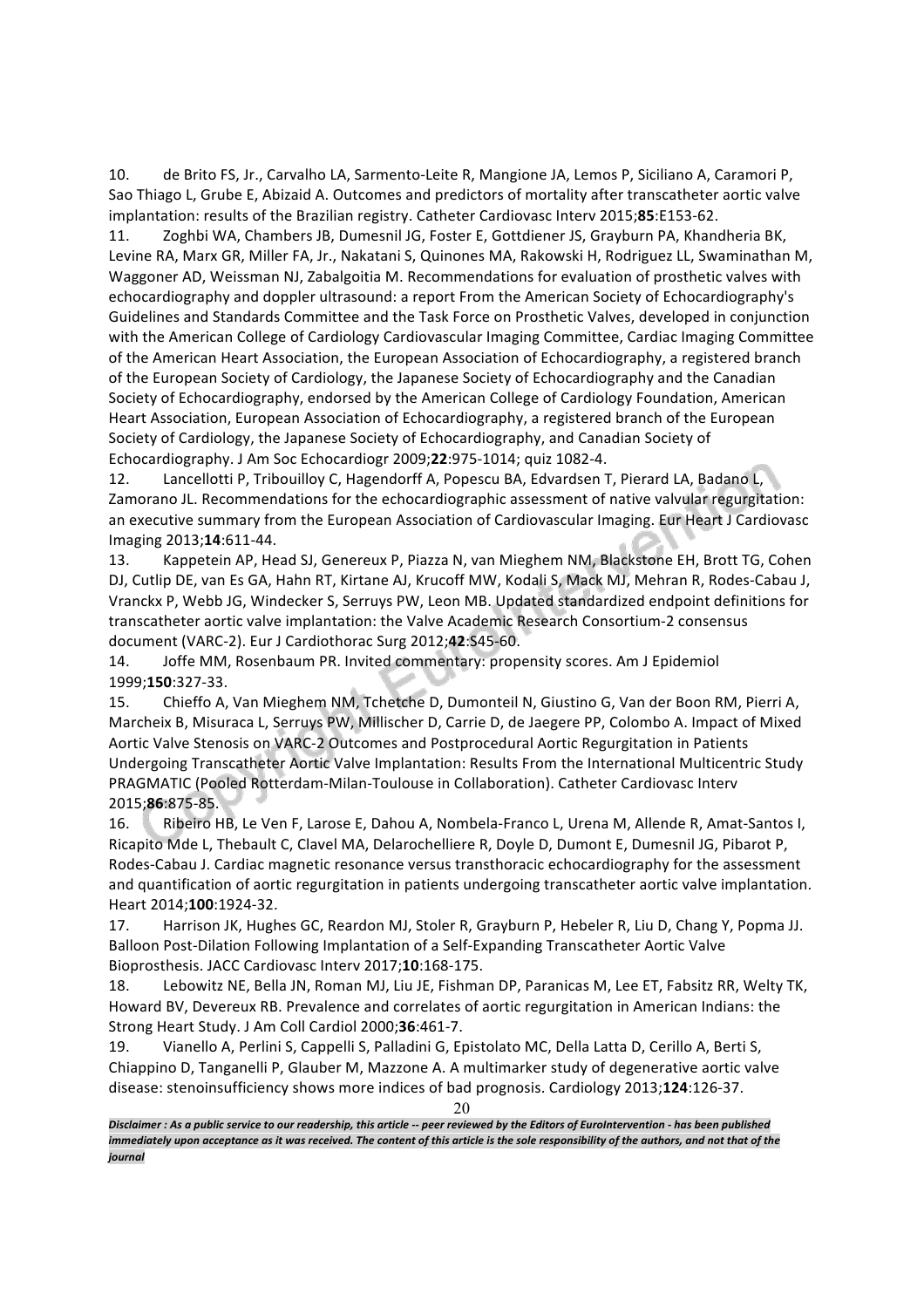20. Krayenbuehl HP, Turina M, Hess OM, Rothlin M, Senning A. Pre- and postoperative left ventricular contractile function in patients with aortic valve disease. Br Heart J 1979;41:204-13.

21. Borer JS, Truter S, Herrold EM, Falcone DJ, Pena M, Carter JN, Dumlao TF, Lee JA, Supino PG. Myocardial fibrosis in chronic aortic regurgitation: molecular and cellular responses to volume overload. Circulation 2002;**105**:1837-42.

22. Popescu AC, Antonini-Canterin F, Enache R, Nicolosi GL, Piazza R, Faggiano P, Cassin M, Dimulescu D, Ginghina C, Popescu BA. Impact of associated significant aortic regurgitation on left ventricular remodeling and hemodynamic impairment in severe aortic valve stenosis. Cardiology 2013;**124**:174-81.

23. Honda S, Kitai T, Okada Y, Tani T, Kim K, Kaji S, Ehara N, Kinoshita M, Kobori A, Yamamuro A, Kita T, Furukawa Y. Impact of aortic regurgitation on the prognosisof severe aortic stenosis. Heart 2012;**98**:1591-4.

24. Zilberszac R, Gabriel H, Schemper M, Zahler D, Czerny M, Maurer G, Rosenhek R. Outcome of combined stenotic and regurgitant aortic valve disease. J Am Coll Cardiol 2013;61:1489-95.

25. Mihara H, Shibayama K, Jilaihawi H, Itabashi Y, Berdejo J, Utsunomiya H, Siegel RJ, Makkar RR, Shiota T. Assessment of Post-Procedural Aortic Regurgitation After TAVR: An Intraprocedural TEE Study. JACC Cardiovasc Imaging 2015;**8**:993-1003.

26. Kodali S, Pibarot P, Douglas PS, Williams M, Xu K, Thourani V, Rihal CS, Zajarias A, Doshi D, Davidson M, Tuzcu EM, Stewart W, Weissman NJ, Svensson L, Greason K, Maniar H, Mack M, Anwaruddin S, Leon MB, Hahn RT. Paravalvular regurgitation after transcatheter aortic valve replacement with the Edwards sapien valve in the PARTNER trial: characterizing patients and impact on outcomes. Eur Heart J 2015;**36**:449-56.

27. Abdelghani M, Soliman OI, Schultz C, Vahanian A, Serruys PW. Adjudicating paravalvular leaks of transcatheter aortic valves: a critical appraisal. Eur Heart J 2016;37:2627-44.

28. Jerez-Valero M, Urena M, Webb JG, Tamburino C, Munoz-Garcia AJ, Cheema A, Dager AE, Serra V, Amat-Santos IJ, Barbanti M, Imme S, Alonso Briales JH, Al Lawati H, Benitez LM, Cucalon AM, Garcia del Blanco B, Revilla A, Dumont E, Barbosa Ribeiro H, Nombela-Franco L, Bergeron S, Pibarot P, Rodes-Cabau J. Clinical impact of aortic regurgitation after transcatheter aortic valve replacement: insights into the degree and acuteness of presentation. JACC Cardiovasc Interv 2014;7:1022-32.

29. Nombela-Franco L, Rodes-Cabau J, DeLarochelliere R, Larose E, Doyle D, Villeneuve J, Bergeron S, Bernier M, Amat-Santos IJ, Mok M, Urena M, Rheault M, Dumesnil J, Cote M, Pibarot P, Dumont E. Predictive factors, efficacy, and safety of balloon post-dilation after transcatheter aortic valve implantation with a balloon-expandable valve. JACC Cardiovasc Interv 2012;5:499-512.

30. Lamb HJ, Beyerbacht HP, de Roos A, van der Laarse A, Vliegen HW, Leujes F, Bax JJ, van der Wall EE. Left ventricular remodeling early after aortic valve replacement: differential effects on diastolic function in aortic valve stenosis and aortic regurgitation. J Am Coll Cardiol 2002;40:2182-8.

31. Roberts WC, Ko JM. Frequency by decades of unicuspid, bicuspid, and tricuspid aortic valves in adults having isolated aortic valve replacement for aortic stenosis, with or without associated aortic regurgitation. Circulation 2005;**111**:920-5.

Disclaimer : As a public service to our readership, this article -- peer reviewed by the Editors of EuroIntervention - has been published *immediately upon acceptance as it was received. The content of this article is the sole responsibility of the authors, and not that of the journal*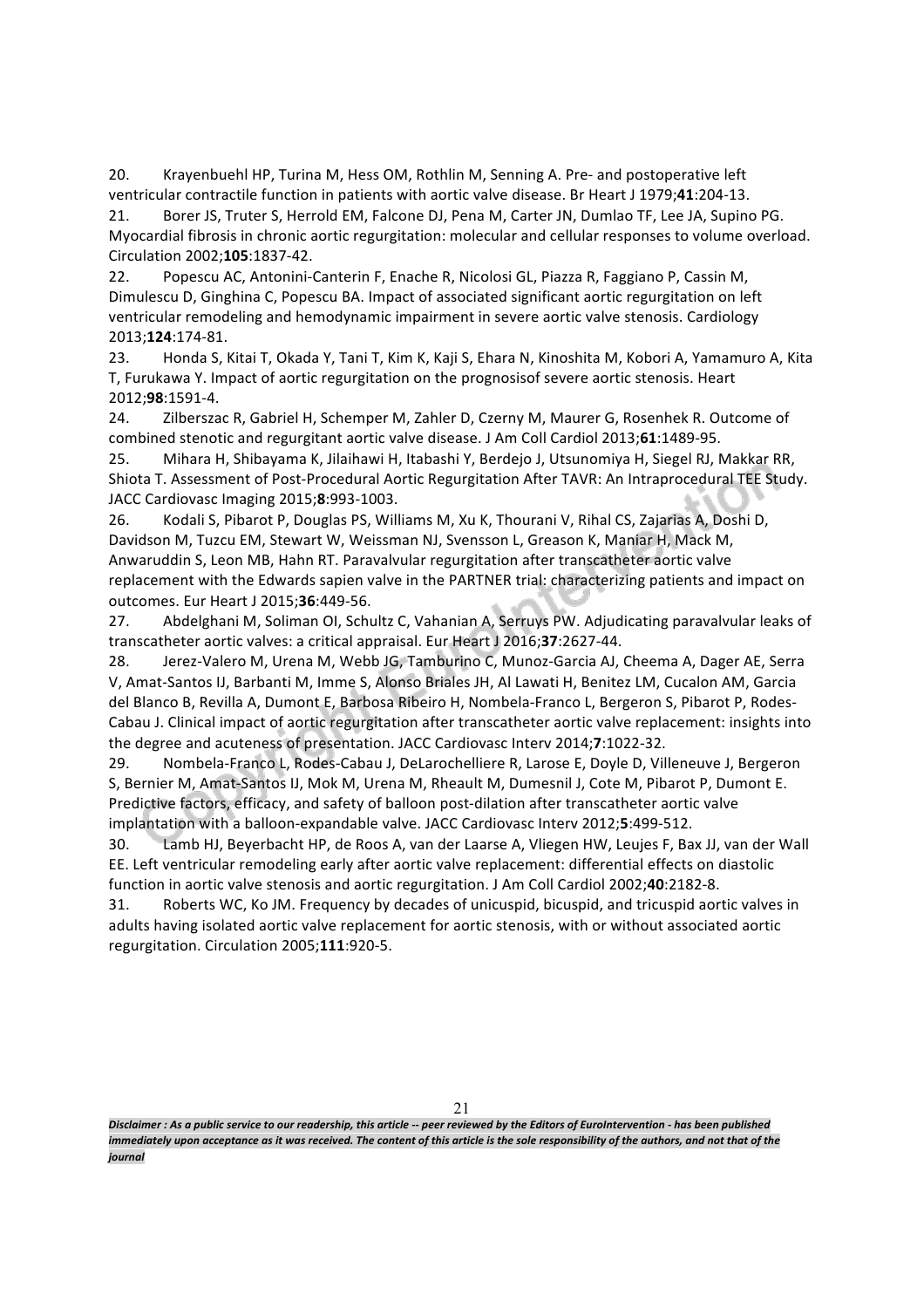#### **FIGURE LEGENDS:**

**Figure 1.** Kaplan-Meier survival curves for one-year all-cause (A) and cardiac (B) mortality after TAVI according to the type of aortic valve disease (pure/predominant aortic stenosis-PAS vs. mixed aortic valve disease-MAVD).

**Figure 2.** Kaplan-Meier survival curves for all-cause mortality after TAVI according to the severity of prosthetic valve regurgitation (PVR) in the entire patient population (A), in patients with pure/predominant aortic stenosis-PAS (B), and in patients with mixed aortic valve disease-<br>MAVD (C).<br>AAVD (C) MAVD (C).

*Disclaimer* : As a public service to our readership, this article -- peer reviewed by the Editors of EuroIntervention - has been published *immediately upon acceptance as it was received. The content of this article is the sole responsibility of the authors, and not that of the journal*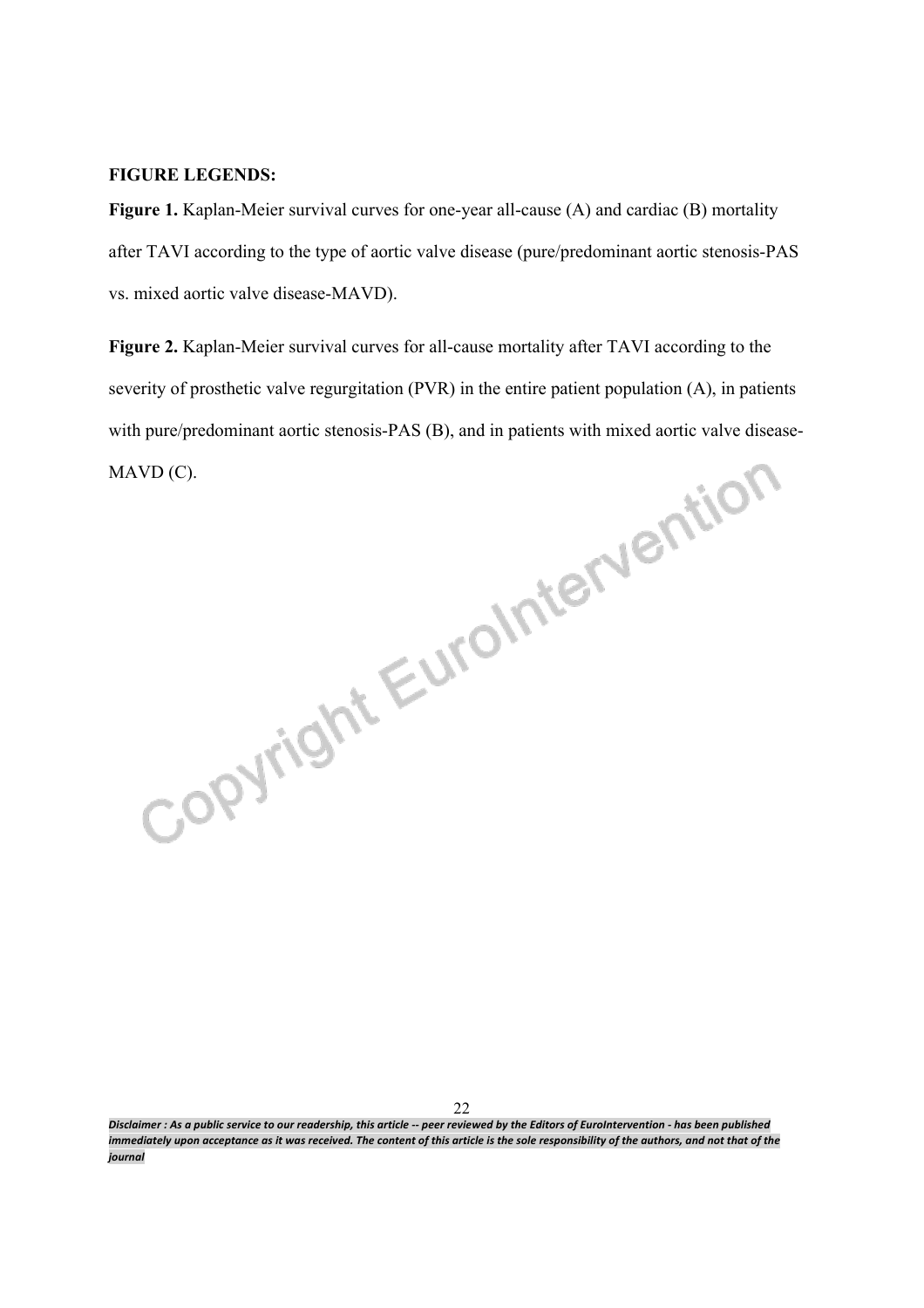

*Disclaimer* : As a public service to our readership, this article -- peer reviewed by the Editors of EuroIntervention - has been published *immediately upon acceptance as it was received. The content of this article is the sole responsibility of the authors, and not that of the journal*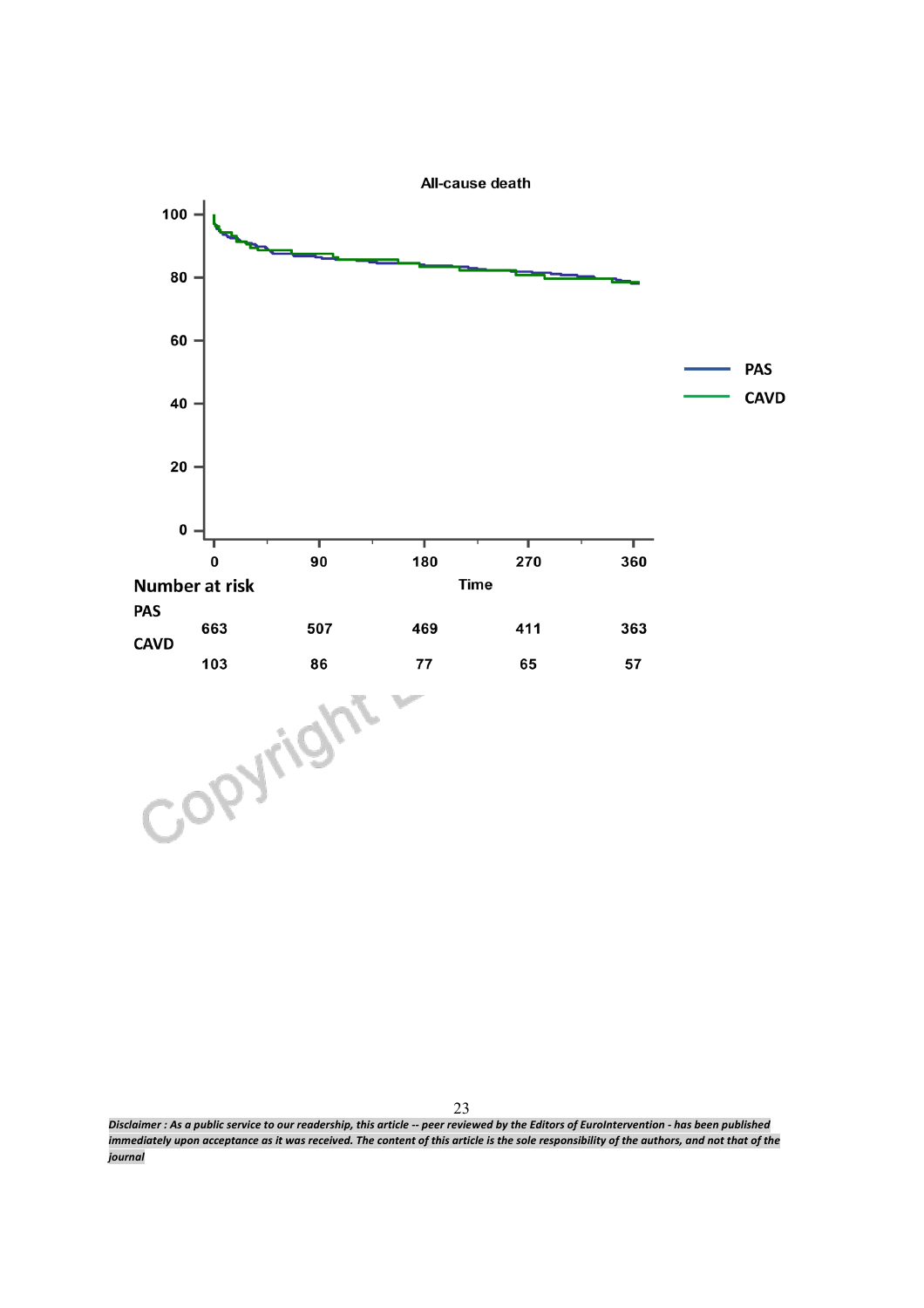

*Disclaimer* : As a public service to our readership, this article -- peer reviewed by the Editors of EuroIntervention - has been published *immediately upon acceptance as it was received. The content of this article is the sole responsibility of the authors, and not that of the journal*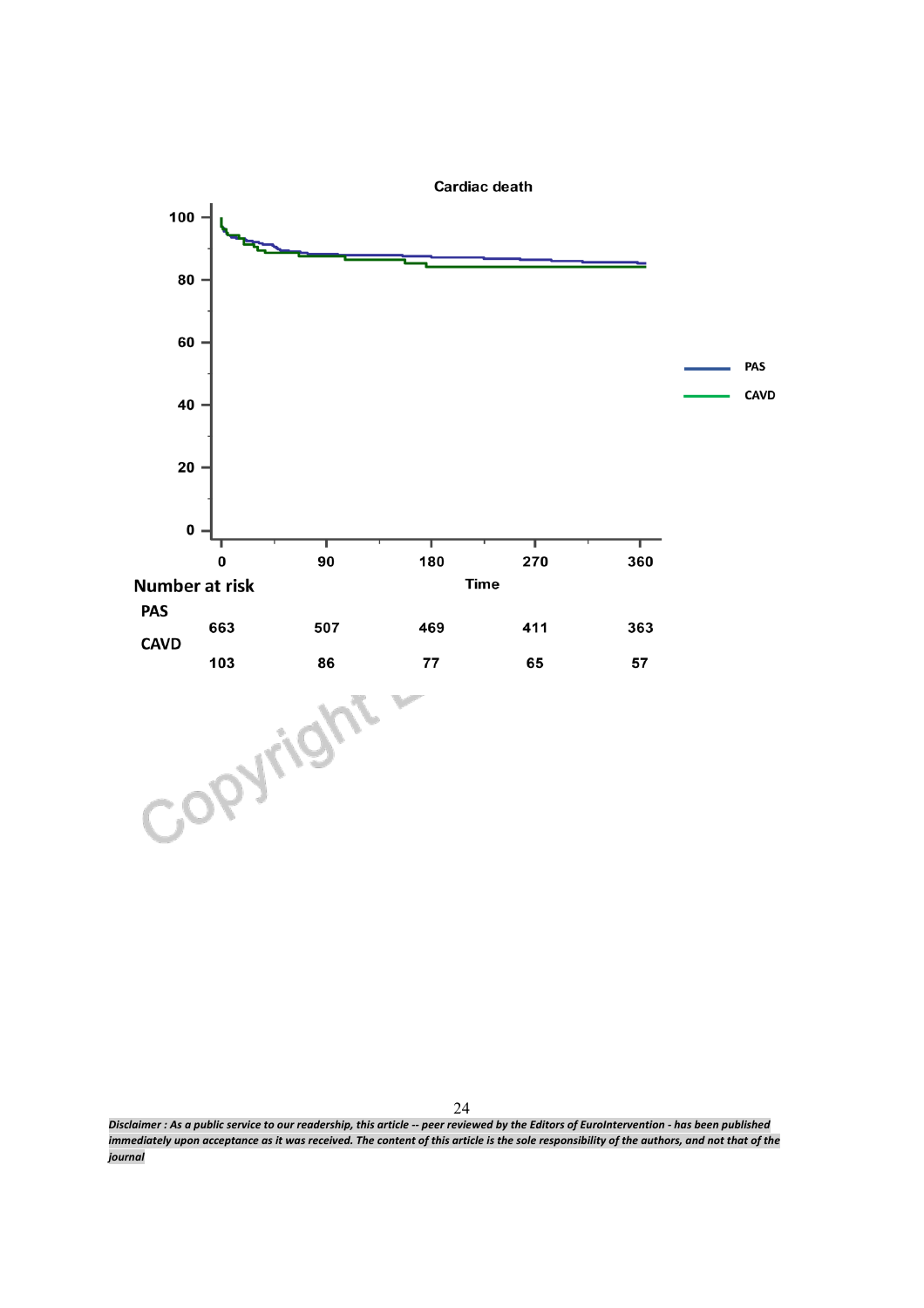

Disclaimer : As a public service to our readership, this article -- peer reviewed by the Editors of EuroIntervention - has been published *immediately upon acceptance as it was received. The content of this article is the sole responsibility of the authors, and not that of the journal*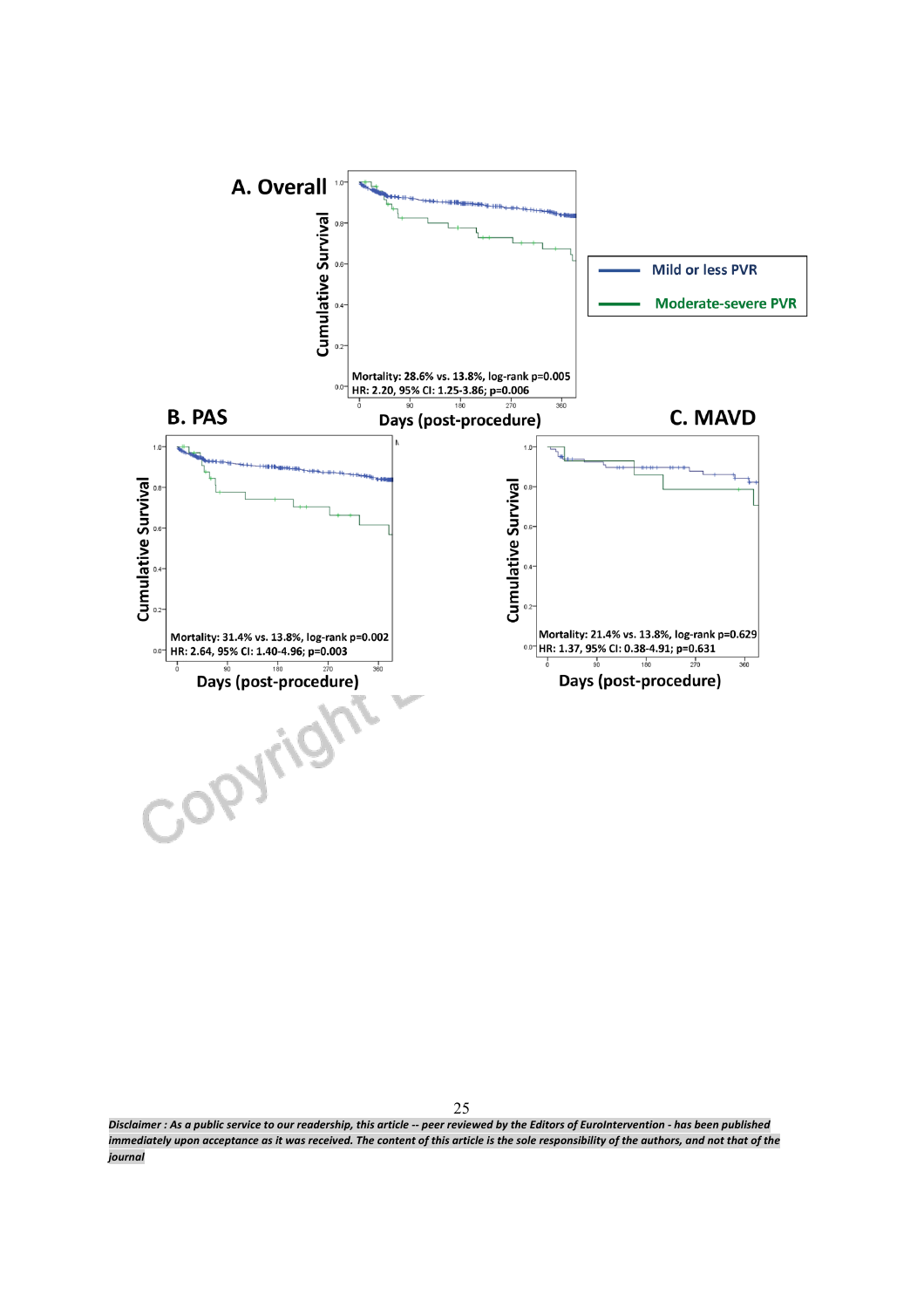|                                                           |                                  | Aortic valve disease at baseline        |                  |
|-----------------------------------------------------------|----------------------------------|-----------------------------------------|------------------|
|                                                           | Pure/predominant AS<br>$(n=687)$ | Mixed aortic valve disease<br>$(n=106)$ | $\boldsymbol{p}$ |
| Age                                                       | $81.8 \pm 7.1$                   | $79.7 \pm 8.6$                          | 0.019            |
| Male gender                                               | 333 (48.5%)                      | 55 (51.9%)                              | 0.532            |
| <b>BMI</b>                                                | $26.4 + 4.7$                     | $25.2 + 4.4$                            | 0.005            |
| EuroSCORE                                                 | $20.0 \pm 14.3$                  | $23.7 \pm 16.3$                         | 0.025            |
| <b>STS-PROM</b>                                           | $10.0 \pm 7.8$                   | $12.0 \pm 8.7$                          | 0.016            |
| $STS \leq 3.0$                                            | 81 (11.8%)                       | 14 (13.2%)                              |                  |
| Surgical risk category<br>$STS = 3.1 - 8.0$<br>(STS-PROM) | 307 (44.7%)                      | 33 (31.1%)                              | 0.029            |
| STS>8.0                                                   | 299 (43.5%)                      | 59 (55.7%)                              |                  |
| <b>NYHA 1/2</b><br><b>NYHA</b> class                      | 135 (19.7%)                      | 12 (11.3%)                              | 0.044            |
| NYHA 3/4                                                  | 552 (80.3%)                      | 94 (88.7%)                              |                  |
| Aortic valve area $\text{(cm}^2\text{)}$                  | $0.66 \pm 0.18$                  | $0.70 \pm 0.27$                         | 0.445            |
| Trans-aortic peak PG (mmHg)                               | $82.1 \pm 24.3$                  | 75.6±26.2                               | 0.046            |
| Trans-aortic mean PG (mmHg)                               | 49.9±15.6                        | $45.5 \pm 17.0$                         | 0.037            |
| LVEF $(% )$                                               | 59.0±14.9                        | $57.1 \pm 15.3$                         | 0.117            |
| Impaired LVEF (<50%)                                      | 161 (23.7%)                      | 31 (29.5%)                              | 0.222            |
| Low-flow low-gradient AS                                  | 74 (12.2%)                       | $5(7.0\%)$                              | 0.244            |
| LV diastolic diameter (mm)                                | $50.5 \pm 9.1$                   | $52.8 \pm 11.4$                         | 0.004            |
| Interventricular septal thickness (mm)                    | $12.2 \pm 2.1$                   | $12.1 \pm 2.0$                          | 0.446            |
| LV posterior wall thickness (mm)                          | $11.6 \pm 2.0$                   | $11.5 \pm 1.7$                          | 0.675            |
| Relative wall thickness                                   | $0.50 \pm 0.34$                  | $0.49 \pm 0.35$                         | 0.021            |
| LV mass index $(g/m^2)$                                   | 139.7±42.5                       | 155.1±46.7                              | < 0.001          |
| Moderate-severe mitral regurgitation                      | 98 (16.3%)                       | 18 (19.6%)                              | 0.454            |
| <b>Pulmonary hypertension</b>                             | 147 (21.4%)                      | 28 (26.4%)                              | 0.258            |
| <b>Atrial fibrillation</b>                                | 92 (14.9%)                       | $12(12.1\%)$                            | 0.540            |
| <b>Pervious PPM</b>                                       | 63 (9.3%)                        | $5(4.8\%)$                              | 0.188            |
| <b>Coronary artery disease</b>                            | 396 (57.6%)                      | 66 (62.3%)                              | 0.398            |
| Previous myocardial infarction                            | $100(14.6\%)$                    | 18 (17.0%)                              | 0.557            |
| <b>Previous CABG</b>                                      | 122 (17.8%)                      | 29 (27.4%)                              | 0.024            |
| Previous PCI                                              | 226 (32.9%)                      | 39 (36.8%)                              | 0.440            |
| Peripheral arterial disease                               | 118 (17.2%)                      | $17(16.0\%)$                            | 0.890            |
| Previous carotid artery disease                           | 104 (15.1%)                      | 19 (17.9%)                              | 0.471            |
| Previous stroke                                           | 54 (7.9%)                        | $10(9.4\%)$                             | 0.566            |
| Porcelain aorta                                           | 53 (7.7%)                        | $8(7.5\%)$                              | 1.000            |
| Aortic aneurysm                                           | $37(5.4\%)$                      | 11 $(10.4\%)$                           | 0.076            |
| Diabetes mellitus                                         | 221 (32.2%)                      | 31 (29.2%)                              | 0.577            |
| Dyslipidemia                                              | 346 (50.4%)                      | 47 (44.3%)                              | 0.253            |
| Systemic hypertension                                     | 523 (76.1%)                      | 78 (73.6%)                              | 0.545            |

**Table 1.** Baseline and procedural characteristics according to the type of aortic valve disease:

Disclaimer : As a public service to our readership, this article -- peer reviewed by the Editors of EuroIntervention - has been published *immediately* upon acceptance as it was received. The content of this article is the sole responsibility of the authors, and not that of the *journal*

<sup>26</sup>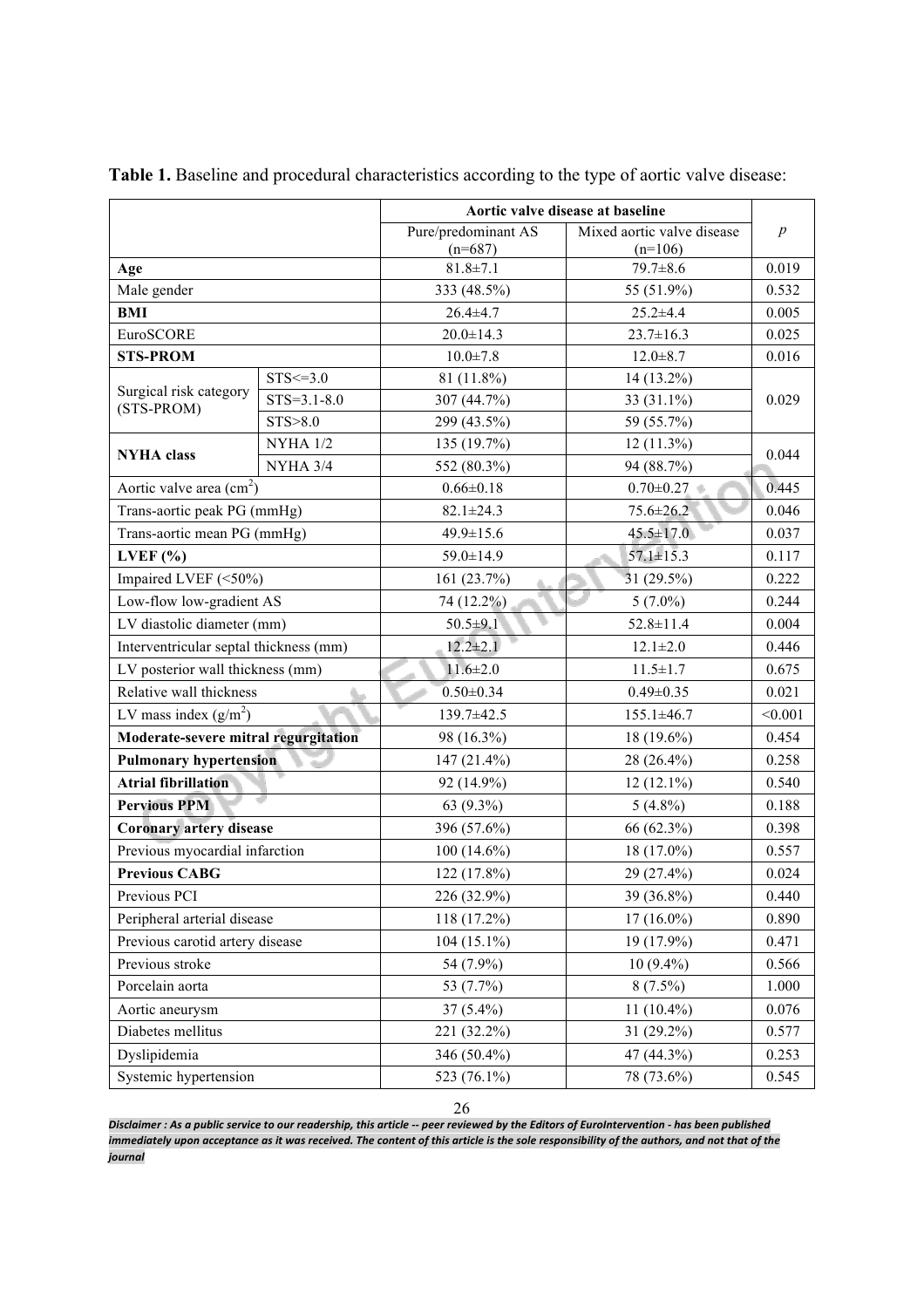| Chronic obstructive pulmonary disease |           | 125 (18.2%)     | 21 (19.8%)      | 0.687   |
|---------------------------------------|-----------|-----------------|-----------------|---------|
| Creatinine clearance (ml/min)         |           | $48.8 \pm 21.7$ | $44.5 \pm 22.3$ | 0.022   |
| Severe chronic kidney disease*        |           | 105(15.7%)      | $26(25.0\%)$    | 0.024   |
| Hemoglobin $(g \% )$                  |           | $11.8 \pm 1.8$  | $11.3 \pm 1.7$  | 0.002   |
| Previous valvuloplasty                |           | 39 $(5.7\%)$    | $11(10.4\%)$    | 0.082   |
| <b>Previous SAVR</b>                  |           | $9(1.3\%)$      | 23 (21.7%)      | < 0.001 |
| <b>MSCT</b> performed                 |           | 449 (65.4%)     | 57 (53.8%)      | 0.023   |
| Valve annulus diameter (mm)           |           | $24.7 \pm 4.3$  | $24.4 \pm 4.3$  | 0.431   |
| Cover index $(\% )$                   |           | $12.2 \pm 13.5$ | $10.1 \pm 14.9$ | 0.152   |
| Conscious sedation                    |           | 63 (9.2%)       | $10(9.4\%)$     | 0.858   |
| <b>TEE-guided procedure</b>           |           | 561 (81.7%)     | 83 (78.3%)      | 0.423   |
| <b>Trans-femoral access</b>           |           | 635 (92.4%)     | 102 (96.2%)     | 0.219   |
| Device type                           | CoreValve | 499 (72.6%)     | 76 (71.7%)      |         |
|                                       | Sapien-XT | 168(24.5%)      | $28(26.4\%)$    | 0.778   |
|                                       | Inovare   | $20(2.9\%)$     | $2(1.9\%)$      |         |
| Device size                           |           | $27.3 \pm 2.3$  | $26.9 \pm 2.6$  | 0.119   |
| Predilation                           |           | 349 (50.8%)     | 41 (38.7%)      | 0.022   |
| Postdilation                          |           | 249 (36.2%)     | 44 (41.5%)      | 0.331   |

Variables in **bold** are included in the generation of the propensity score.

\* Defined as a creatinine clearance <30 ml/min.

Abbreviations: BMI, body mass index; CABG, coronary artery bypass grafting; EuroSCORE, logistic European System for Cardiac Operative Risk Evaluation; LVEF, left ventricular ejection fraction; MSCT, multi-slice computed tomography; NYHA, New-York Heart Association; PCI, percutaneous coronary intervention; PG, pressure gradient; PPM, permanent pacemaker; SAVR, surgical aortic valve replacement; STS-PROM, Society of Thoracic Surgeons Predicted Risk of Mortalit

Disclaimer : As a public service to our readership, this article -- peer reviewed by the Editors of EuroIntervention - has been published *immediately upon acceptance as it was received. The content of this article is the sole responsibility of the authors, and not that of the journal*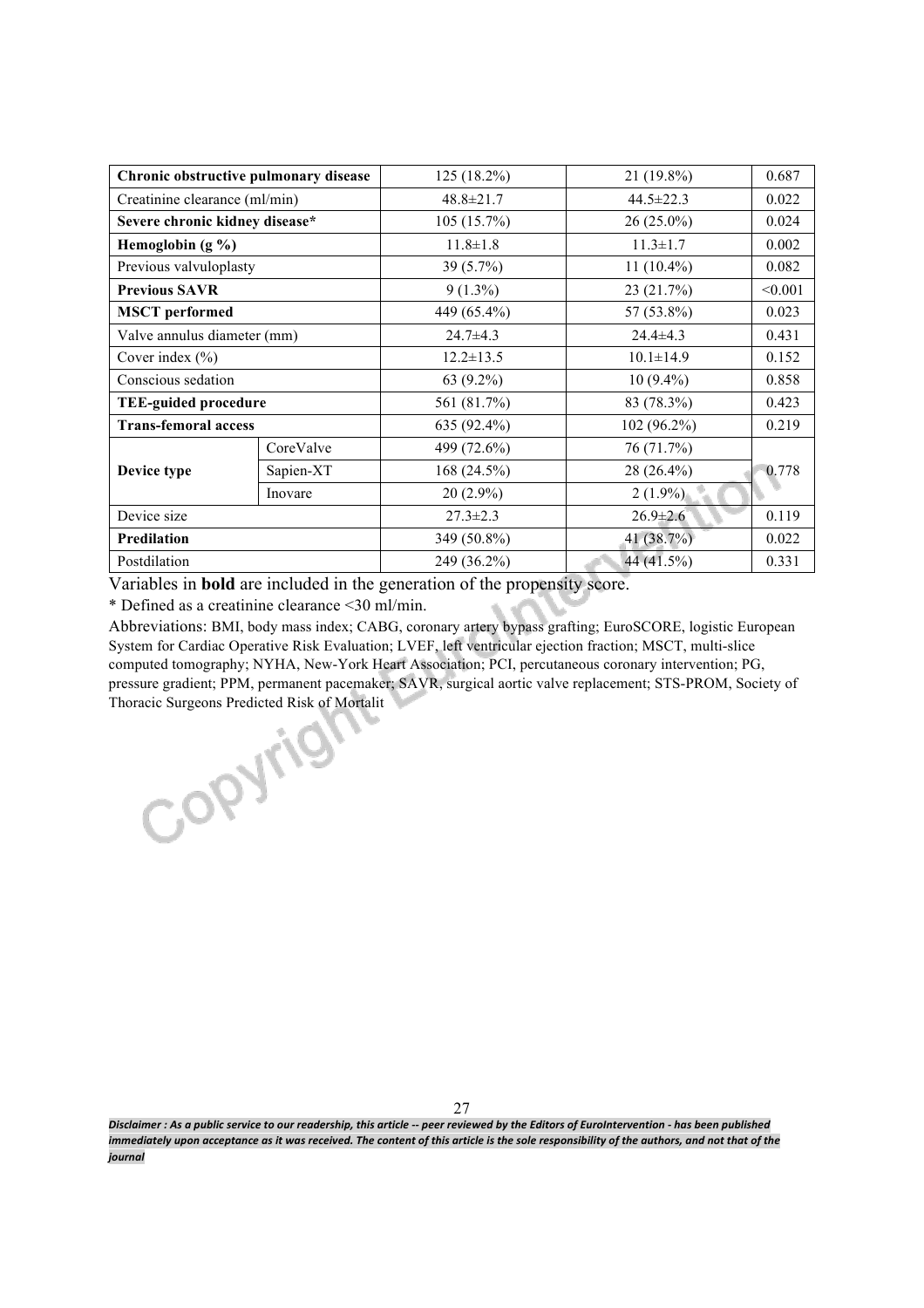|                                     | Aortic valve disease at baseline |                    |                  |
|-------------------------------------|----------------------------------|--------------------|------------------|
|                                     | Pure/predominant                 | Mixed aortic valve | $\boldsymbol{p}$ |
|                                     | $A\mathbf{S}$                    | disease            |                  |
| <b>Device failure</b>               | 69 (10.0%)                       | 28 (26.4%)         | < 0.001          |
| Moderate-severe PVR at discharge    | $35(5.7\%)$                      | 14 (14.9%)         | 0.003            |
| Trans-aortic mean $PG \geq 20$ mmHg | $18(3.6\%)$                      | $12(15.4\%)$       | < 0.001          |
| <b>Trans-aortic mean PG at</b>      | $9.5 \pm 5.5$                    | $12.9 \pm 9.0$     | < 0.001          |
| discharge (mmHg)                    |                                  |                    |                  |
| Periprocedural reduction (%) in     | $80.1 \pm 12.8\%$                | $67.4 \pm 40.6\%$  | 0.006            |
| mean PG                             |                                  |                    |                  |
| <b>Impaired LVEF at discharge</b>   | 109 (18.7%)                      | 25(27.8%)          | 0.048            |
| LVEF at discharge $(\% )$           | $61.3 \pm 13.6$                  | $55.8 \pm 13.1$    | < 0.001          |
| Moderate-severe MR at discharge     | 98 (16.3%)                       | 18 (19.6%)         | 0.454            |
| New-LBBB (within 30 day)            | 226 (35.6%)                      | 36 (38.3%)         | 0.646            |
| <b>New-PPM</b> (within 30 day)      | 128 (18.6%)                      | 14 (13.2%)         | 0.22             |
| Thirty-day all-cause death          | 62 $(9.0\%)$                     | $10(9.4\%)$        | 0.857            |
| Thirty-day all-stroke               | $25(3.6\%)$                      | $3(2.8\%)$         | 1.000            |
| Thirty-day major or life-           | 101 (14.7%)                      | $14(13.2\%)$       | 0.768            |
| threatening bleeding                |                                  |                    |                  |
| Thirty-day acute kidney injury      | 122 (17.8%)                      | $15(14.2\%)$       | 0.409            |
| Thirty-day severe acute kidney      | $26(3.8\%)$                      | $7(6.6\%)$         | 0.189            |
| injury                              |                                  |                    |                  |
| Thirty-day major vascular           | 59 (8.6%)                        | $9(8.5\%)$         | 1.000            |
| complications                       |                                  |                    |                  |

**Table 2.** Procedural and 30-day outcomes according to the type of aortic valve disease:

Abbreviations: LBBB, left bundle branch block; MR, mitral regurgitation; PVR, prosthetic aortic valve regurgitation. Other abbreviations are as in table 1.

Coby

*Disclaimer* : As a public service to our readership, this article -- peer reviewed by the Editors of EuroIntervention - has been published *immediately upon acceptance as it was received. The content of this article is the sole responsibility of the authors, and not that of the journal*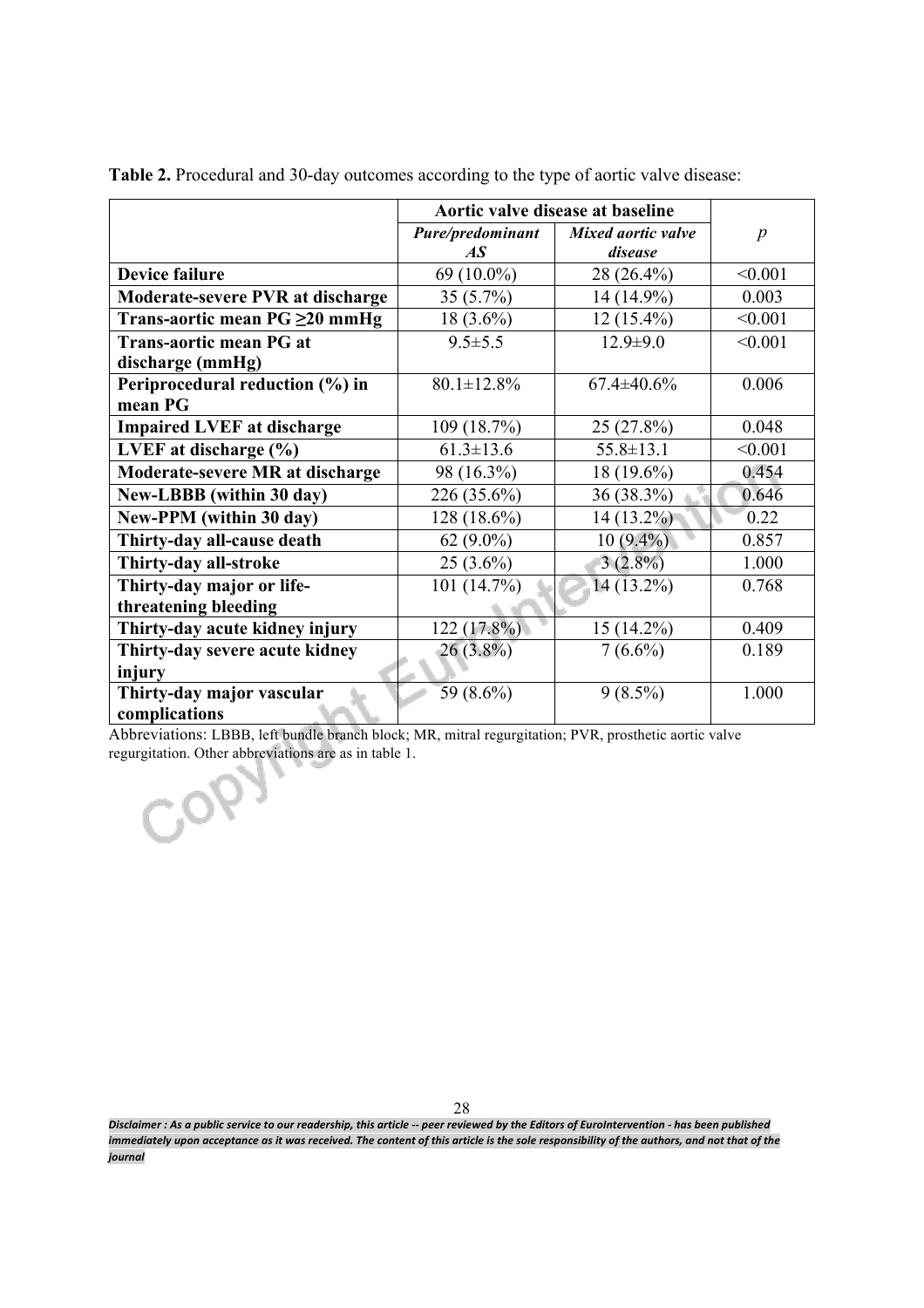**Table 3.** Regression analysis [odds ratio-OR (95% confidence limits)] of the association between mixed aortic valve disease at baseline and moderate-severe prosthetic aortic valve regurgitation:

| Univariable analysis                | 2.890 (1.490-5.605), $p=0.002$    |
|-------------------------------------|-----------------------------------|
| Multivariable analysis <sup>*</sup> | 3.178 $[1.060 - 9.530]$ , p=0.039 |
| Propensity-score adjusted analysis  | 2.824 (1.294-6.163), $p=0.009$    |

**\***Included –in addition to mixed aortic valve disease - previous coronary artery bypass grafting or surgical aortic valve replacement, device type, cover index, access for implantation, transesophageal echocardiographic-guidance, and predilatation as covariates (details displayed in table 4).

Copyright Eurolntervention

Disclaimer : As a public service to our readership, this article -- peer reviewed by the Editors of EuroIntervention - has been published *immediately upon acceptance as it was received. The content of this article is the sole responsibility of the authors, and not that of the journal*